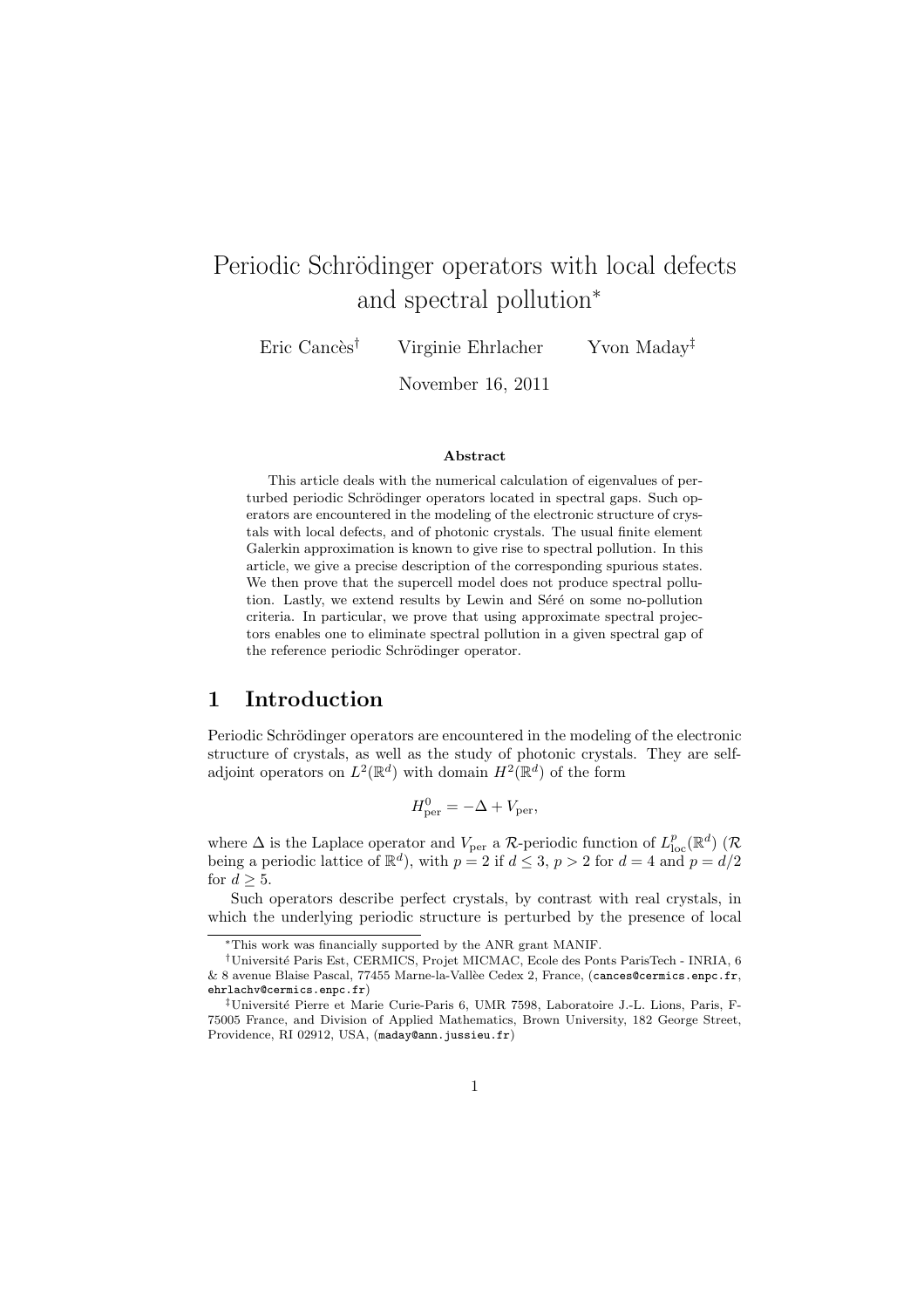or extended defects. In solid state physics, local defects are due to impurities, vacancies, or interstitial atoms, while extended defects correspond to dislocations or grain boundaries. The properties of the crystal can be dramatically affected by the presence of defects. In this article, we consider the case of a d-dimensional crystal with a single local defect, whose properties are encoded in the perturbed periodic Schrödinger operator

$$
H = H_{\text{per}}^0 + W = -\Delta + V_{\text{per}} + W, \qquad W \in L^{\infty}(\mathbb{R}^d), \qquad W(x) \underset{|x| \to \infty}{\to} 0. \tag{1}
$$

Note that we do not assume here that  $W$  is compactly supported. This allows us in particular to handle the mean-field model considered in [6]. In the latter model,  $d = 3$  and the self-consistent potential W generated by the defect is of the form  $W = \rho \star |\cdot|^{-1}$  with  $\rho \in L^2(\mathbb{R}^3) \cap \mathcal{C}, \mathcal{C}$  denoting the Coulomb space. Such potentials are continuous and vanish at infinity, but are not compactly supported in general.

Computing the spectrum of the operator  $H$  is a key step to understand the properties of the system. It is well known that the self-adjoint operator  $H_{\text{per}}^0$ is bounded from below on  $L^2(\mathbb{R}^d)$ , and that the spectrum  $\sigma(H_{\text{per}}^0)$  of  $H_{\text{per}}^0$  is purely absolutely continuous, and composed of a finite or countable number of closed intervals of  $\mathbb{R}$  [16]. The open interval laying between two such closed intervals is called a spectral gap. The multiplication operator  $W$  being a compact perturbation of  $H_{\text{per}}^0$ , it follows from Weyl's theorem [16] that H is self-adjoint on  $L^2(\mathbb{R}^d)$  with domain  $H^2(\mathbb{R}^d)$ , and that H and  $H_{\text{per}}^0$  have the same essential spectrum:

$$
\sigma_{\rm ess}(H) = \sigma_{\rm ess}(H_{\rm per}^0) = \sigma(H_{\rm per}^0).
$$

Contrarily to  $H_{\text{per}}^0$ , which has no discrete spectrum, H may possess discrete eigenvalues. While the discrete eigenvalues located below the minimum of  $\sigma_{\text{ess}}(H)$  are easily obtained by standard variational approximations (in virtue of the Rayleigh-Ritz theorem [16]), it is more difficult to compute numerically the discrete eigenvalues located in spectral gaps, for spectral pollution may occur [5].

In Section 2, we recall that the usual finite element Galerkin approximation may give rise to spectral pollution [5], and give a precise description of the corresponding spurious states. In Section 3, we show that the supercell model does not produce spectral pollution. Lastly, we extend in Section 4 results by Lewin and Seré  $|14|$  on some no-pollution criteria, which guarantee in particular that the numerical method introduced in [6], involving approximate spectral projectors, and is spectral pollution free.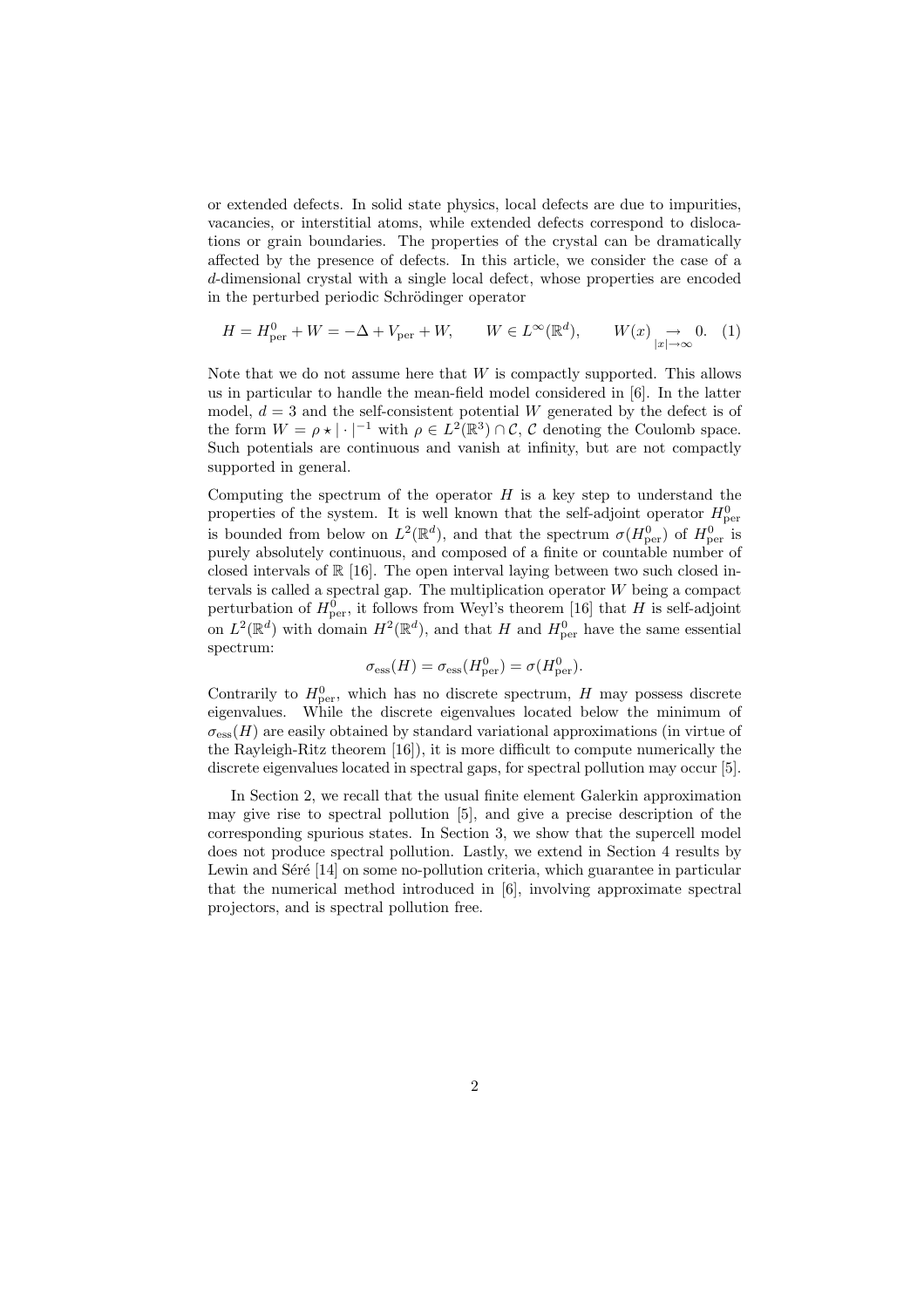#### 2 Galerkin approximation

The discrete eigenvalues of  $H$  and the associated eigenvectors can be obtained by solving the variational problem

$$
\left\{\begin{array}{l} \text{find }(\psi,\lambda)\in H^1(\mathbb{R}^d)\times\mathbb{R} \text{ such that } \\ \forall \phi\in H^1(\mathbb{R}^d),\ a(\psi,\phi)=\lambda\langle\psi,\phi\rangle_{L^2},\end{array}\right.
$$

where  $\langle \cdot, \cdot \rangle_{L^2}$  is the scalar product of  $L^2(\mathbb{R}^d)$  and a the bilinear form associated with  $H$ :

$$
a(\psi, \phi) = \int_{\mathbb{R}^d} \nabla \psi \cdot \nabla \phi + \int_{\mathbb{R}^d} (V_{\text{per}} + W) \psi \phi.
$$

A sequence  $(X_n)_{n\in\mathbb{N}}$  of finite dimensional subspaces of  $H^1(\mathbb{R}^d)$  being given, we consider for all  $n \in \mathbb{N}$ , the self-adjoint operator  $H|_{X_n}: X_n \to X_n$  defined by

$$
\forall (\psi_n, \phi_n) \in X_n \times X_n, \ \langle H|_{X_n} \psi_n, \phi_n \rangle_{L^2} = a(\psi_n, \phi_n).
$$

The so-called Galerkin method consists in approximating the spectrum of the operator H by the eigenvalues of the discretized operators  $H|_{X_n}$  for n large enough, the latter being obtained by solving the variational problem

$$
\begin{cases} \text{find } (\psi_n, \lambda_n) \in X_n \times \mathbb{R} \text{ such that} \\ \forall \phi_n \in X_n, a(\psi_n, \phi_n) = \lambda_n \langle \psi_n, \phi_n \rangle_{L^2}. \end{cases} \tag{2}
$$

According to the Rayleigh-Ritz theorem [16], under the natural assumption that the sequence  $(X_n)_{n\in\mathbb{N}}$  satisfies

$$
\forall \phi \in H^{1}(\mathbb{R}^{d}), \inf_{\phi_{n} \in X_{n}} \|\phi - \phi_{n}\|_{H^{1}} \underset{n \to \infty}{\longrightarrow} 0, \tag{3}
$$

the Galerkin method allows to compute the eigenmodes of H associated with the discrete eigenvalues located below the bottom of the essential spectrum. It is also known (see e.g.  $[8]$  for details) that, as H is bounded below, (3) implies

$$
\sigma(H) \subset \liminf_{n \to \infty} \sigma(H|_{X_n}), \tag{4}
$$

where the right-hand side is the limit inferior of the sets  $\sigma(H|_{X_n})$ , that is the set of the complex numbers  $\lambda$  such that there exists a sequence  $(\lambda_n)_{n\in\mathbb{N}}$ , with  $\lambda_n \in \sigma(H|_{X_n})$  for each  $n \in \mathbb{N}$ , converging toward  $\lambda$ . In particular, any discrete eigenvalue  $\lambda$  of the operator H is well-approximated by a sequence of eigenvalues of the discretized operators  $H|_{X_n}$ . On the other hand, (3) is not strong enough an assumption to prevent spectral pollution. Some sequences of eigenvalues of  $\sigma(H|_{X_n})$  may indeed converge to a real number which does not belong to the spectrum of  $H$ :

$$
\limsup_{n \to \infty} \sigma(H|_{X_n}) \nsubseteq \sigma(H) \quad \text{in general}, \tag{5}
$$

where the limit superior of the sets  $\sigma(H|_{X_n})$  is the set of the complex numbers  $\lambda$ such that there exists a subsequence  $(\sigma(H|_{X_{n_k}}))_{k \in \mathbb{N}}$  of  $(\sigma(H|_{X_n}))_{n \in \mathbb{N}}$  for which

$$
\forall k\in\mathbb{N},\quad \exists \lambda_{n_k}\in\sigma(H|_{X_{n_k}})\quad\text{and}\quad\lim_{k\to\infty}\lambda_{n_k}=\lambda.
$$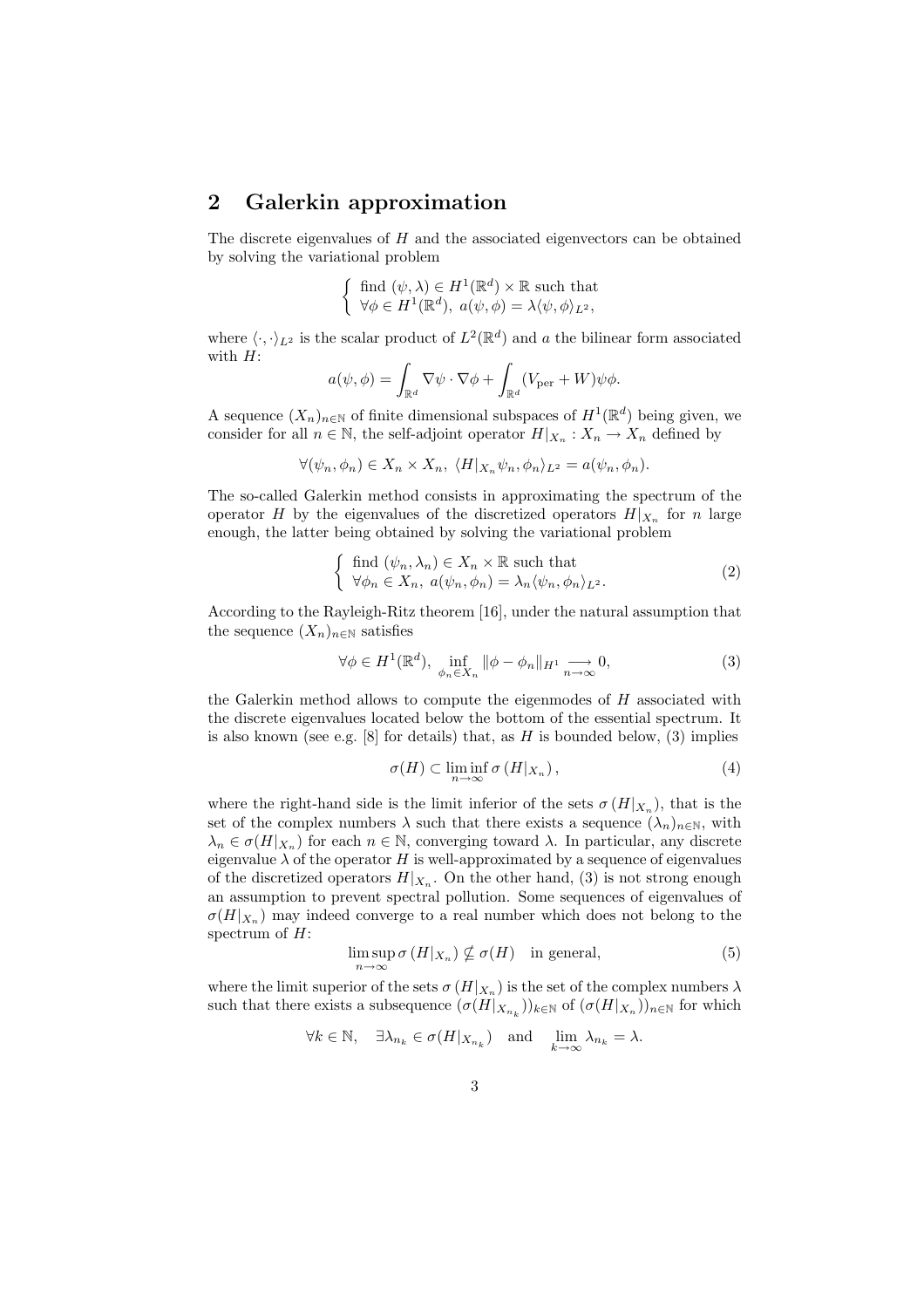Spectral pollution has been observed in many situations in physics and mechanics, and this phenomenon is now well-documented (see e.g. [9] and references therein). In [5], Boulton and Levitin report numerical simulations on perturbed periodic Schrödinger operators showing that "*the natural approach of truncating* R d *to a large compact domain and applying the projection method to the corresponding Dirichlet problem is prone to spectral pollution*". Truncating  $\mathbb{R}^d$  indeed seems reasonable since it is known that the bound states of H decay exponentially fast at infinity [15]. The following result provides details on the behavior of the spurious modes when the approximation space is constructed using the finite element method.

**Proposition 2.1.** Let  $(T_n^{\infty})_{n \in \mathbb{N}}$  be a sequence of uniformly regular meshes of  $\mathbb{R}^d$ , invariant with respect to the translations of the lattice  $\mathcal{R}$ , and such that  $h_n := \max_{K \in \mathcal{T}_n^{\infty}} \text{diam}(K) \rightarrow_{n \to \infty} 0$ . Let  $(\Omega_n)_{n \in \mathbb{N}}$  be an increasing sequence of *closed convex sets of*  $\mathbb{R}^d$  *converging to*  $\mathbb{R}^d$ *,*  $\mathcal{T}_n := \{ K \in \mathcal{T}_n^{\infty} \mid K \subset \Omega_n \}$  *and*  $X_n$ *the finite-dimensional approximation space of*  $H_0^1(\Omega_n) \hookrightarrow H^1(\mathbb{R}^d)$  *obtained with*  $\mathcal{T}_n$  and  $\mathbb{P}_m$  finite elements  $(m \in \mathbb{N}^*)$ . Let  $\lambda \in \limsup_{n \to \infty} \sigma(H|_{X_n}) \setminus \sigma(H)$  $\mathcal{L}$  and  $(\psi_{n_k}, \lambda_{n_k}) \in X_{n_k} \times \mathbb{R}$  be such that  $H|_{X_{n_k}} \psi_{n_k} = \lambda_{n_k} \psi_{n_k}$ ,  $\|\psi_{n_k}\|_{L^2} = 1$  and  $\lim_{k\to\infty}\lambda_{n_k} = \lambda$ . Then, the sequence  $(\psi_{n_k})_{k\in\mathbb{N}}$ , considered as a sequence of  $\hat{f}$  *functions of*  $H^1(\mathbb{R}^d)$ *, converges to* 0 *weakly in*  $H^1(\mathbb{R}^d)$  *and strongly in*  $L^q_{\text{loc}}(\mathbb{R}^d)$ *, with*  $q = \infty$  *if*  $d = 1$ ,  $q < \infty$  *if*  $d = 2$  *and*  $q < 2d/(d-2)$  *if*  $d > 3$ *, in the sense that*

$$
\forall K \subset \mathbb{R}^d, \quad K \text{ compact}, \quad \int_K |\psi_{n_k}|^q \underset{k \to \infty}{\longrightarrow} 0,
$$

*and it holds*

$$
\forall \epsilon > 0, \quad \exists R > 0 \quad s. \quad t. \quad \liminf_{k \to \infty} \int_{\partial \Omega_{n_k} + B(0,R)} |\psi_{n_k}|^2 \ge 1 - \epsilon. \tag{6}
$$

The latter result shows that the mass of the spurious states concentrates on the boundary of the simulation domain  $\Omega_{n_k}$ .

This phenomenon is clearly observed on the two dimensional numerical simulations reported below, which have been performed with the finite element software FreeFem++ [11], with  $V_{\text{per}}(x,y) = \cos(x) + 3\sin(2(x+y) + 1)$  and  $W(x,y) = -(x+2)^2(2y-1)^2 \exp(-(x^2+y^2))$ . We have checked numerically, using the Bloch decomposition method, that there is a gap  $(\alpha, \beta)$ , with  $\alpha \simeq -0.341$ and  $\beta \simeq 0.016$ , between the first and second bands of  $H_{\text{per}}^0 = -\Delta + V_{\text{per}}$ . We have also checked numerically, using the pollution free supercell method (see Theorem 3.1 below), that  $H = H_{\text{per}}^0 + W$  has exactly one eigenvalue in the gap  $(\alpha, \beta)$  approximatively equal to  $-0.105$ . Our simulations have been performed with a sequence of  $\mathbb{P}_1$ -finite element approximation spaces  $(X_n)_{40 \leq n \leq 100}$ , where for each  $40 \leq n \leq 100$ ,

• 
$$
\Omega_n = \left[ -4\pi \frac{m_n}{n}, 4\pi \frac{m_n}{n} \right]
$$
, with  $m_n = \left[ n \left( \frac{n-40}{20} + 5 \right) \right]$ ;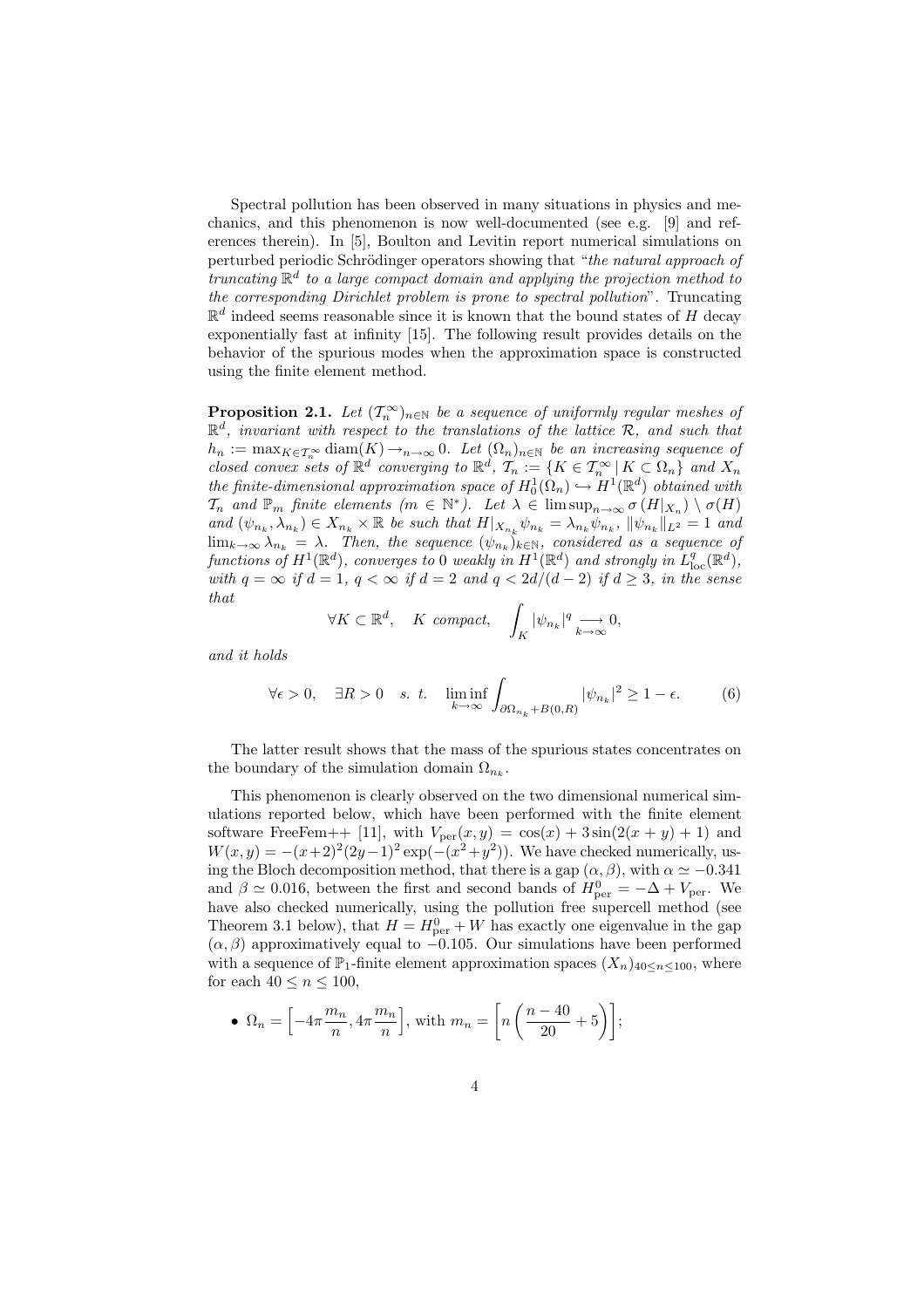•  $\mathcal{T}_n^{\infty}$  is a uniform  $2\pi\mathbb{Z}^2$ -periodic mesh of  $\mathbb{R}^2$  consisting of  $2n^2$  isometrical isoceles rectangular triangles per unit cell.

The spectra of  $H|_{X_n}$  in the gap  $(\alpha, \beta)$  for  $40 \le n \le 100$  are displayed on Fig. 1. We clearly see that all these operators have an eigenvalue close to  $-0.1$ , which is an approximation of a true eigenvalue of  $H$ . The corresponding eigenfunction for  $n = 88$  (blue circle on Fig. 1) is displayed on Fig. 2 (top); as expected, it is localized in the vicinity of the defect. On the other hand, most of these discretized operators have several eigenvalues in the range  $(\alpha, \beta)$ , which cannot be associated with an eigenvalue of  $H$ , and can be interpreted as spurious modes. The eigenfunction of  $H|_{X_n}$  close to  $-0.290$ , obtained for  $n = 88$  (blue square on Fig. 1), is displayed on Fig. 2 (bottom); in agreement with the analysis carried out in Proposition 2.1, it is localized in the vicinity of the boundary of the computational domain.



Figure 1: Spectrum of  $H|_{X_n}$  in the gap  $(\alpha, \beta)$  for  $40 \le n \le 100$ 

Remark 2.1. *Using the results in [19], it is possible to characterize the spurious states generated by finite element discretizations of one-dimensional perturbed Schrödinger operators: for*  $\mathcal{R} = b\mathbb{Z}$  and  $\Omega_n = [-(n+t)b, (n+t)b]$ , the spuri*ous eigenvalues are the discrete eigenvalues in*  $[\min(\sigma(H_{\text{per}}^0)), +\infty) \setminus \sigma(H)$  *of the operators*  $H^+(t)$  *and*  $H^-(t)$  *on*  $L^2(\mathbb{R}_+)$  *with domains*  $H^2(\mathbb{R}_+) \cap H_0^1(\mathbb{R}_+),$ *respectively defined by*  $H^{\pm}(t) = -\frac{d^2}{dt^2}$  $\frac{d}{dx^2} + V_{\text{per}}(x \pm tb)$ *. Besides, the spurious*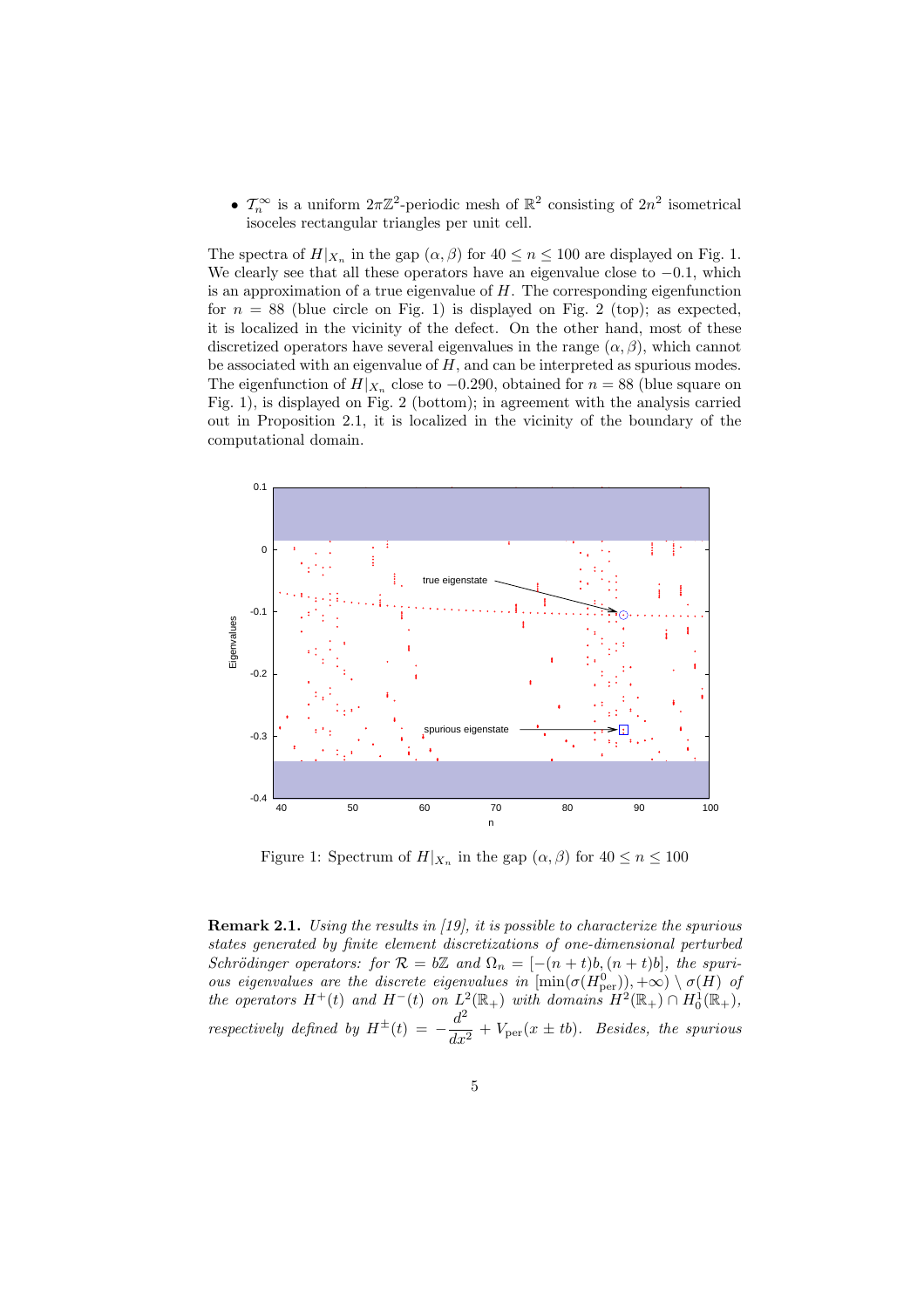

Figure 2: A true eigenfunction, localized close to the defect (top), and a "spurious" eigenfunction, localized close to the boundary (bottom).

 $eigenvectors of  $H|_{X_n}$  converge (in some sense, and up to translation) to the$ *discrete eigenvectors of*  $H^{\pm}(t)$ *. As* 

$$
\left(\bigcup_{t\in[0,b)}\sigma(H^{\pm}(t))\right)\cap[\min(\sigma(H_{\text{per}}^0)),+\infty)=[\min(\sigma(H_{\text{per}}^0)),+\infty),
$$

 $any \lambda \in [\min(\sigma(H_{\text{per}}^0)), +\infty) \setminus \sigma(H)$  *is a spurious eigenvalue, in the sense that there exists an increasing sequence*  $(\Omega_n)_{n \in \mathbb{N}}$  *of closed intervals of*  $\mathbb{R}$  *converging to* R *such that*

$$
\lambda \in \liminf_{n \to \infty} \sigma(H|_{X_n}).
$$

*We refer to [10] for a proof and a numerical illustration of this result. The proof of similar results for*  $d \geq 2$  *is work in progress.*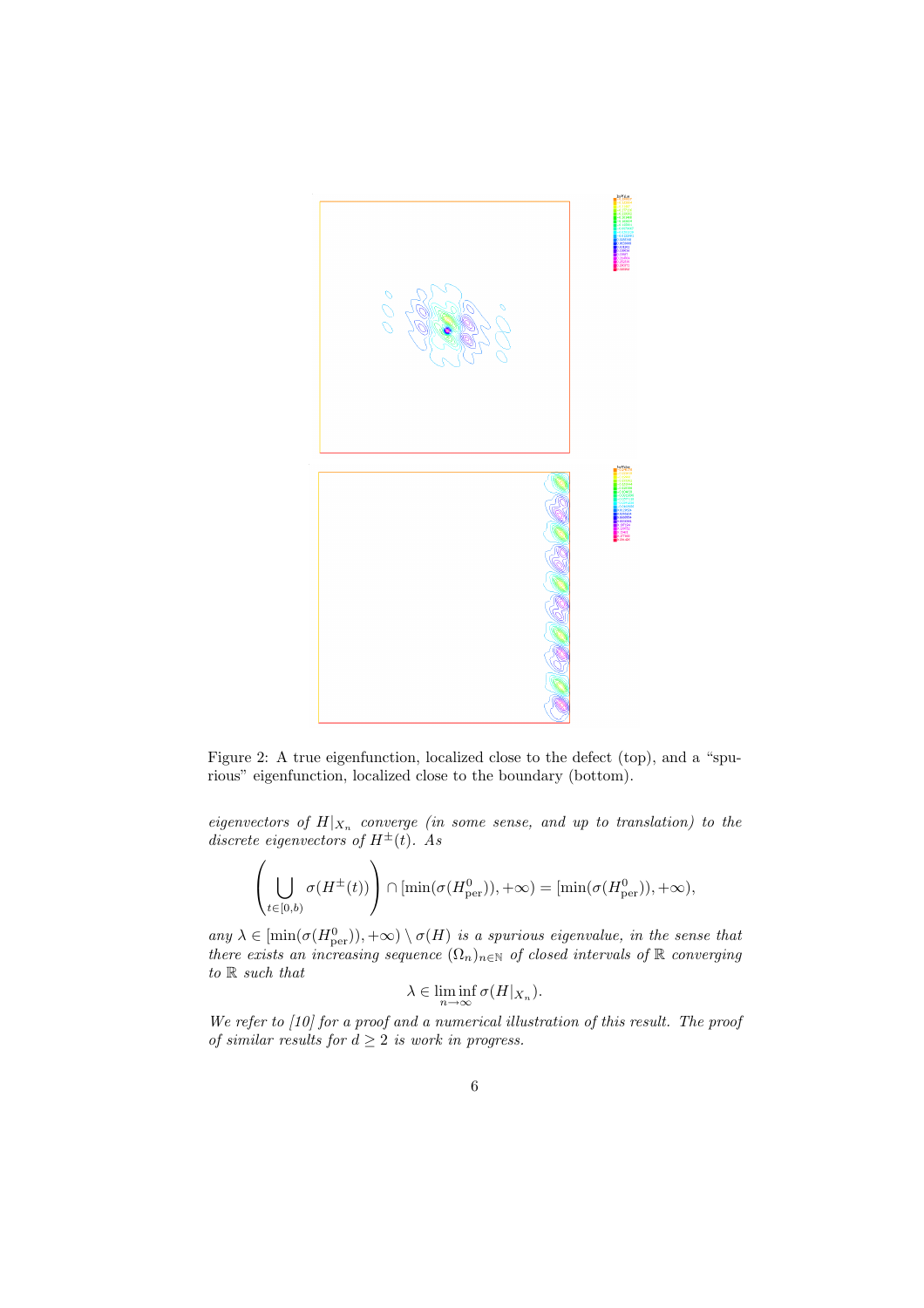*Proof of Proposition 2.1.* We first notice that, since  $H = -\frac{1}{2}\Delta + \frac{1}{2}(-\Delta + 2V_{\text{per}}) +$ W, with W bounded in  $L^{\infty}(\mathbb{R}^d)$  and  $-\Delta + 2V_{\text{per}}$  bounded below, there exists a constant  $C \in \mathbb{R}_+$  such that

$$
\forall \psi \in H^{1}(\mathbb{R}^{d}), \quad a(\psi, \psi) \ge \frac{1}{2} \|\nabla \psi\|_{L^{2}}^{2} - C \|\psi\|_{L^{2}}^{2}.
$$
 (7)

As

$$
\forall k \in \mathbb{N}, \quad \|\psi_{n_k}\|_{L^2} = 1 \quad \text{and} \quad a(\psi_{n_k}, \psi_{n_k}) = \lambda_{n_k} \underset{k \to \infty}{\longrightarrow} \lambda,
$$

we infer from (7) that the sequence  $(\psi_{n_k})_{k \in \mathbb{N}}$  is bounded in  $H^1(\mathbb{R}^d)$ . It therefore converges, up to extraction, to some function  $\phi \in H^1(\mathbb{R}^d)$ , weakly in  $H^1(\mathbb{R}^d)$ , and strongly in  $L^q_{\text{loc}}(\mathbb{R}^d)$  with  $q = \infty$  if  $d = 1$ ,  $q < \infty$  if  $d = 2$  and  $q < 2d/(d-2)$  if  $d \geq 3$ . It is easy to deduce from (3) and the continuity of a on  $H^1(\mathbb{R}^d) \times H^1(\mathbb{R}^d)$ that  $\phi$  satisfies  $H\phi = \lambda\phi$  and therefore that  $\phi = 0$  since  $\lambda \notin \sigma(H)$  by assumption. Consequently, the whole sequence  $(\psi_{n_k})_{k \in \mathbb{N}}$  converges to zero weakly in  $H^1(\mathbb{R}^d)$ and strongly in  $L^q_{\text{loc}}(\mathbb{R}^d)$ .

Let us now prove (6) by contradiction. Assume that there exists  $\epsilon > 0$  such that

$$
\forall R > 0, \quad \liminf_{k \to \infty} \int_{\partial \Omega_{n_k} + B(0,R)} |\psi_{n_k}|^2 < 1 - \epsilon.
$$

As  $\|\psi_{n_k}\|_{L^2} = 1$  for all k, the above inequality also reads

$$
\forall R > 0, \quad \limsup_{k \to \infty} \int_{\Omega_{n_k}^R} |\psi_{n_k}|^2 > \epsilon,
$$

where  $\Omega_{n_k}^R = \{x \in \Omega_{n_k} \mid d(x, \partial \Omega_{n_k}) \ge R\}$ . We could then extract from  $(\psi_{n_k})_{k \in \mathbb{N}}$ a subsequence, still denoted by  $(\psi_{n_k})_{k \in \mathbb{N}}$ , such that there exists an increasing sequence  $(R_{n_k})_{k \in \mathbb{N}}$  of real numbers going to infinity such that

$$
\forall k \in \mathbb{N}, \quad \int_{\Omega_{n_k}^{R_{n_k}}} |\psi_{n_k}|^2 \ge \epsilon.
$$

Let us denote by

$$
C^0(\mathcal{T}_n^{\infty}) = \left\{ v \in C^0(\mathbb{R}^d) \mid \forall K \in \mathcal{T}_n^{\infty}, \ v|_K \in \mathbb{P}_m \right\}
$$

the set of continuous functions built from  $\mathcal{T}_n^{\infty}$  and  $\mathbb{P}_m$ -finite elements, and by

$$
X_n^{\infty} = C^0(\mathcal{T}_n^{\infty}) \cap H^1(\mathbb{R}^d).
$$

The space  $X_n^{\infty}$  is an (infinite dimensional) closed subspace of  $H^1(\mathbb{R}^d)$ . Obviously  $X_n \hookrightarrow X_n^{\infty}$ . We then introduce a sequence  $(\chi_{n_k})_{k \in \mathbb{N}}$  of functions of  $C_c^{\infty}(\mathbb{R}^d)$ such that for all  $k \in \mathbb{N}$ ,

$$
\operatorname{Supp}(\chi_{n_k}) \subset \Omega_{n_k}, \ \chi_k \equiv 1 \text{ on } \Omega_{n_k}^{R_{n_k}}, \text{ and } \forall |\alpha| \le (m+1), \ \|\partial^{\alpha}\chi_{n_k}\|_{L^{\infty}} \le CR_{n_k}^{-|\alpha|},
$$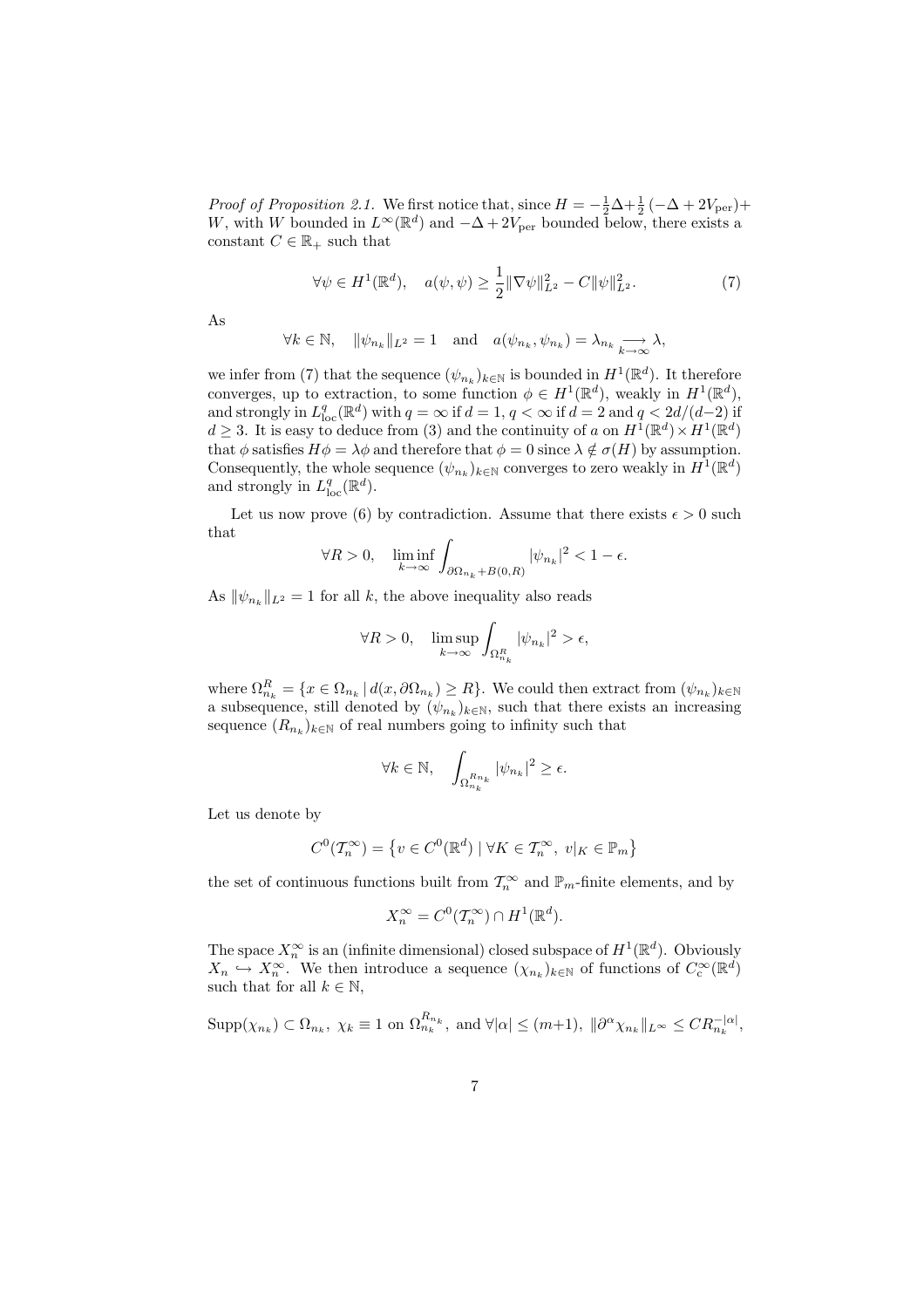for a constant  $C \in \mathbb{R}_+$  independent of k. Let  $\psi_{n_k} = P_{n_k}(\chi_{n_k} \psi_{n_k}),$  where  $P_{n_k}$ is the interpolation projector on  $X_{n_k}$ . For all  $k \in \mathbb{N}$ ,  $\|\psi_{n_k}\|_{L^2} \geq \epsilon^{1/2}$  and for all  $\phi_{n_k}^{\infty} \in X_{n_k}^{\infty}$ ,

$$
(a - \lambda_{n_k})(\widetilde{\psi}_{n_k}, \phi_{n_k}^{\infty}) = (a - \lambda_{n_k})(\chi_{n_k}\psi_{n_k}, \phi_{n_k}^{\infty})
$$
  
\n
$$
- (a - \lambda_{n_k})(\chi_{n_k}\psi_{n_k} - P_{n_k}(\chi_{n_k}\psi_{n_k}), \phi_{n_k}^{\infty})
$$
  
\n
$$
= (a - \lambda_{n_k})(\psi_{n_k}, \chi_{n_k}\phi_{n_k}^{\infty})
$$
  
\n
$$
- (a - \lambda_{n_k})(\chi_{n_k}\psi_{n_k} - P_{n_k}(\chi_{n_k}\psi_{n_k}), \phi_{n_k}^{\infty})
$$
  
\n
$$
- \int_{\mathbb{R}^d} (\Delta \chi_{n_k}\psi_{n_k}\phi_{n_k}^{\infty} + 2\phi_{n_k}^{\infty}\nabla \chi_{n_k} \cdot \nabla \psi_{n_k})
$$
  
\n
$$
= (a - \lambda_{n_k})(\psi_{n_k}, \chi_{n_k}\phi_{n_k}^{\infty} - P_{n_k}(\chi_{n_k}\phi_{n_k}^{\infty}))
$$
  
\n
$$
- (a - \lambda_{n_k})(\chi_{n_k}\psi_{n_k} - P_{n_k}(\chi_{n_k}\psi_{n_k}), \phi_{n_k}^{\infty})
$$
  
\n
$$
- \int_{\mathbb{R}^d} (\Delta \chi_{n_k}\psi_{n_k}\phi_{n_k}^{\infty} + 2\phi_{n_k}^{\infty}\nabla \chi_{n_k} \cdot \nabla \psi_{n_k}),
$$

where we have used that  $(a - \lambda_{n_k})(\psi_{n_k}, P_{n_k}(\chi_{n_k} \phi_{n_k}^{\infty})) = 0$  since  $P_{n_k}(\chi_{n_k} \phi_{n_k}^{\infty}) \in$  $X_{n_k}$ . Denoting by

$$
a^{0}(\psi,\phi) = \int_{\mathbb{R}^{d}} \nabla \psi \cdot \nabla \phi + \int_{\mathbb{R}^{d}} V_{\text{per}} \psi \phi,
$$

we end up with

$$
(a^{0} - \lambda_{n_{k}})(\widetilde{\psi}_{n_{k}}, \phi_{n_{k}}^{\infty}) = (a - \lambda_{n_{k}})(\psi_{n_{k}}, \chi_{n_{k}}\phi_{n_{k}}^{\infty} - P_{n_{k}}(\chi_{n_{k}}\phi_{n_{k}}^{\infty}))
$$

$$
- (a - \lambda_{n_{k}})(\chi_{n_{k}}\psi_{n_{k}} - P_{n_{k}}(\chi_{n_{k}}\psi_{n_{k}}), \phi_{n_{k}}^{\infty})
$$

$$
- \int_{\mathbb{R}^{d}} (\Delta\chi_{n_{k}}\psi_{n_{k}}\phi_{n_{k}}^{\infty} + 2\phi_{n_{k}}^{\infty}\nabla\chi_{n_{k}} \cdot \nabla\psi_{n_{k}})
$$

$$
- \int_{\mathbb{R}^{d}} W \widetilde{\psi}_{n_{k}}\phi_{n_{k}}^{\infty}.
$$
(8)

Besides, for  $h_{n_k} \leq 1,$ 

$$
\forall \phi_{n_k}^{\infty} \in X_{n_k}^{\infty}, \quad \|\chi_{n_k} \phi_{n_k}^{\infty} - P_{n_k}(\chi_{n_k} \phi_{n_k}^{\infty})\|_{H^1} \leq Ch_{n_k} R_{n_k}^{-1} \|\phi_{n_k}^{\infty}\|_{H^1}, \qquad (9)
$$

for some constant C independent of k and  $\phi_{n_k}^{\infty}$ . To prove the above inequality, we notice that for all  $K \in \mathcal{T}_{n_k}$ ,  $(\chi_{n_k} \phi_{n_k}^{\infty})|_K \in C^{\infty}(K)$ , and  $\partial^{\beta} \phi_{n_k}^{\infty}|_K = 0$  if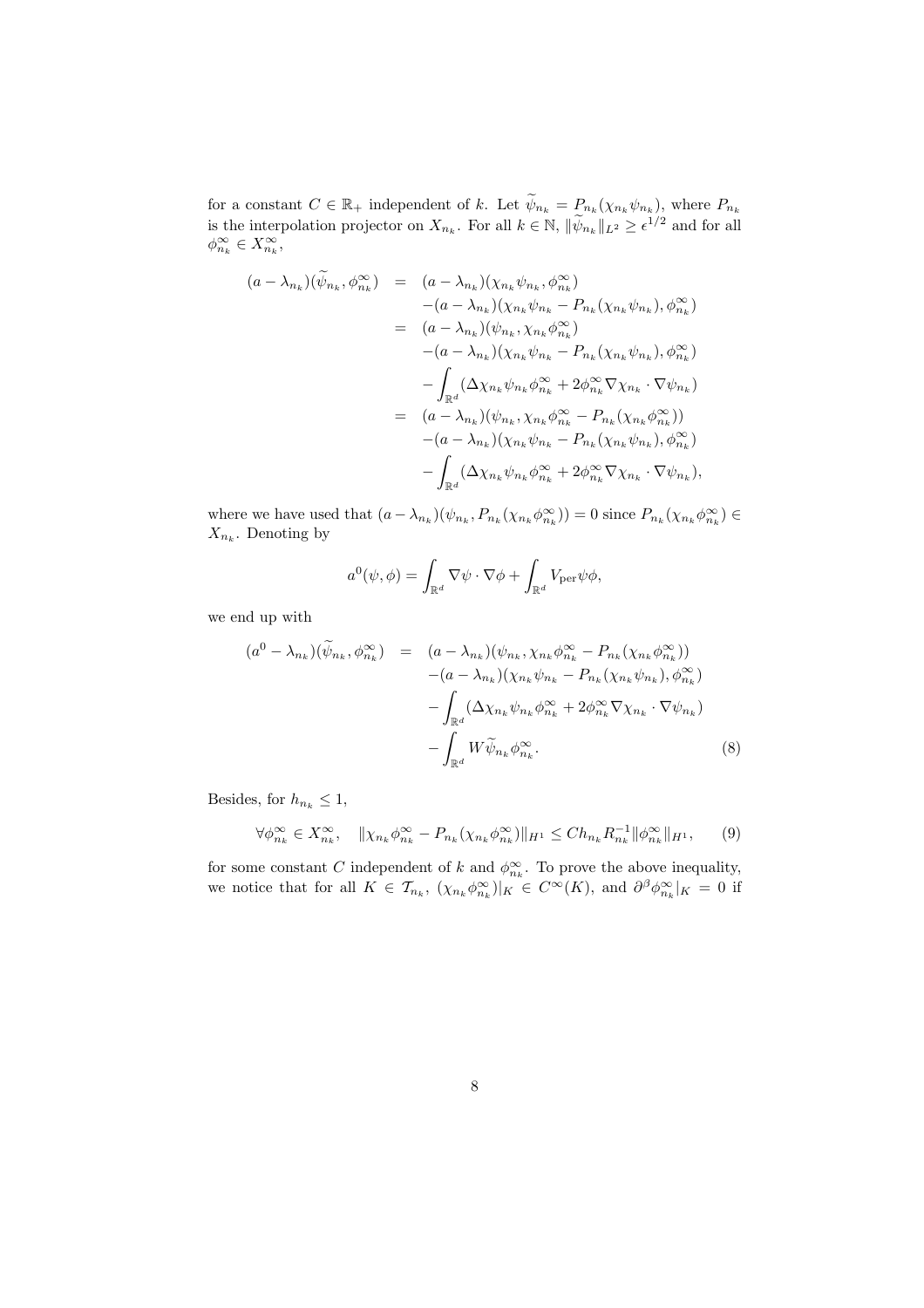$|\beta| = m + 1$ , so that

$$
\|\chi_{n_k}\phi_{n_k}^{\infty} - P_{n_k}(\chi_{n_k}\phi_{n_k}^{\infty})\|_{H^1}^2 = \sum_{K \in \mathcal{T}_{n_k}} \|(\chi_{n_k}\phi_{n_k}^{\infty})|_K - (P_{n_k}(\chi_{n_k}\phi_{n_k}^{\infty}))|_K\|_{H^1(K)}^2
$$
  
\n
$$
\leq Ch_{n_k}^{2m} \sum_{K \in \mathcal{T}_{n_k}} \max_{|\alpha|=m+1} \|\partial^{\alpha}(\chi_{n_k}\phi_{n_k}^{\infty})|_K\|_{L^2(K)}^2
$$
  
\n
$$
\leq Ch_{n_k}^{2m} \sum_{K \in \mathcal{T}_{n_k}} \max_{|\alpha|=m+1} \sum_{\beta \leq \alpha} \|\partial^{\alpha-\beta}\chi_{n_k}\|_{L^{\infty}}^2 \|\partial^{\beta}\phi_{n_k}^{\infty}|_K\|_{L^2(K)}^2
$$
  
\n
$$
\leq Ch_{n_k}^{2m} R_{n_k}^{-2} \sum_{K \in \mathcal{T}_{n_k}} \max_{|\beta| \leq m} \|\partial^{\beta}\phi_{n_k}^{\infty}|_K\|_{L^2(K)}^2
$$
  
\n
$$
\leq Ch_{n_k}^{2m} R_{n_k}^{-2} \sum_{K \in \mathcal{T}_{n_k}} (1 + h_{n_k}^{-2(m-1)}) \|\phi_{n_k}^{\infty}|_K\|_{H^1(K)}^2
$$
  
\n
$$
\leq Ch_{n_k}^{2m} R_{n_k}^{-2} \|\phi_{n_k}^{\infty}\|_{H^1}^2,
$$

where we have used inverse inequalities and the assumption that the sequence of meshes  $(\mathcal{T}_n^{\infty})_{n\in\mathbb{N}}$  is uniformly regular, to obtain the last but one inequality. Using the boundedness of  $(\psi_{n_k})_{k \in \mathbb{N}}$  in  $H^1(\mathbb{R}^d)$ , the properties of  $\chi_{n_k}$  and  $W$ , and the fact that  $(\psi_{n_k})_{k \in \mathbb{N}}$  strongly converges to 0 in  $L^2_{\text{loc}}(\mathbb{R}^d)$ , we deduce from (8) and (9) that

$$
\forall \phi_{n_k}^{\infty} \in X_{n_k}^{\infty}, \quad \left| (a^0 - \lambda_{n_k})(\widetilde{\psi}_{n_k}, \phi_{n_k}^{\infty}) \right| \leq \eta_{n_k} ||\phi_{n_k}^{\infty}||_{H^1},
$$

where the sequence of positive real numbers  $(\eta_{n_k})_{k \in \mathbb{N}}$  goes to zero when k goes to infinity.

We can now use Bloch theory (see e.g. [16]) and expand the functions of  $X_{n_k}^{\infty}$  as

$$
\phi_{n_k}^{\infty}(x) = \int_{\Gamma^*} (\phi_{n_k}^{\infty})_q(x) \, dq,
$$

where Γ<sup>∗</sup> is the first Brillouin zone of the perfect crystal, and where for all  $q \in \Gamma^*,$ 

$$
(\phi_{n_k}^{\infty})_q(x) = \sum_{R \in \mathcal{R}} \phi_{n_k}^{\infty}(x+R)e^{-iq \cdot R}.
$$

For each  $q \in \Gamma^*$ , the function  $(\phi_{n_k}^{\infty})_q$  belongs to the complex Hilbert space

$$
L_q^2(\Gamma) := \left\{ v(x)e^{iq \cdot x}, \ v \in L^2_{\text{loc}}(\mathbb{R}^d), \ v \ \mathcal{R}\text{-periodic} \right\},\
$$

where  $\Gamma$  denotes the Wigner-Seitz cell of the lattice  $\mathcal R$  (notice that the functions  $(\phi_{n_k}^{\infty})_q$  are complex-valued). Recall that if  $\mathcal{R} = b\mathbb{Z}^d$  (cubic lattice of parameter  $b > 0$ ), then  $\Gamma = (-b/2, b/2]^d$  and  $\Gamma^* = (-\pi/b, \pi/b]^d$ . The mesh  $\mathcal{T}_{n_k}^{\infty}$  being invariant with respect to the translations of the lattice  $\mathcal{R}$ , it holds in fact

$$
(\phi_{n_k}^{\infty})_q \in C^0(\mathcal{T}_{n_k}^{\infty}) \cap L_q^2(\Gamma).
$$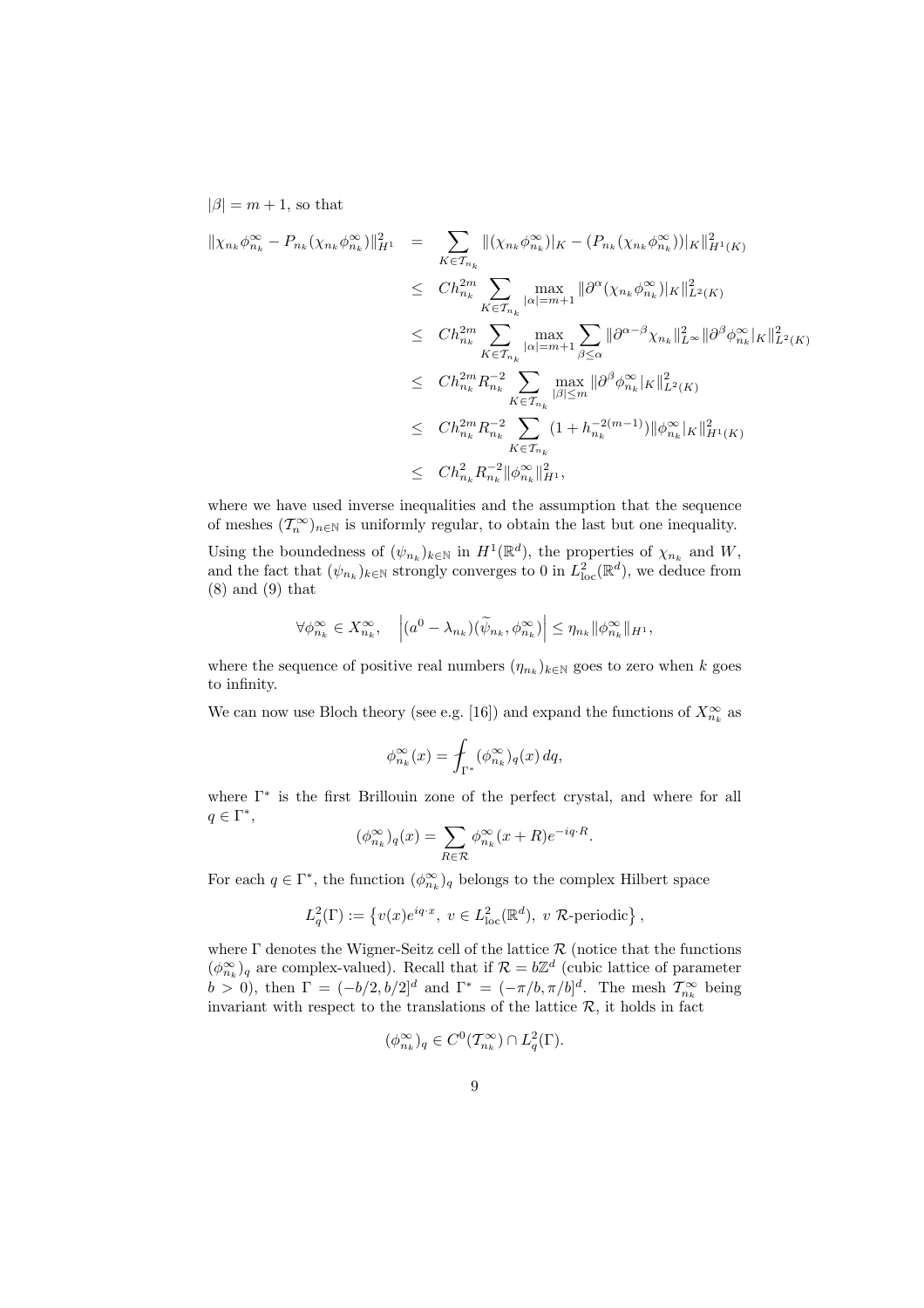We thus have for all  $\phi_{n_k}^{\infty} \in X_{n_k}^{\infty}$ ,

$$
(a^0 - \lambda_{n_k})(\widetilde{\psi}_{n_k}, \phi_{n_k}^{\infty}) = \int_{\Gamma^*} (a_q^0 - \lambda_n)((\widetilde{\psi}_{n_k})_q, (\phi_{n_k}^{\infty})_q) dq,
$$

where

$$
a_q^0(\psi_q, \phi_q) = \int_{\Gamma} \nabla \psi_q^* \cdot \nabla \phi_q + \int_{\Gamma} V_{\text{per}} \psi_q^* \phi_q.
$$
 (10)

Let  $(\epsilon_{n,l,q},e_{n,l,q})_{1\leq l\leq N_n}, \epsilon_{n,1,q}\leq\epsilon_{n,2,q}\leq\cdots\leq\epsilon_{n,N_n,q}$ , be an  $L^2_q(\Gamma)$ -orthonormal basis of eigenmodes of  $a_q^0$  in  $C^0(\mathcal{T}_n^{\infty}) \cap L_q^2(\Gamma)$ . Expanding  $(\psi_{n_k})_q$  in the basis  $(e_{n_k,l,q})_{1 \leq l \leq N_{n_k}}$ , we get

$$
(\widetilde{\psi}_{n_k})_q = \sum_{j=1}^{N_{n_k}} c_{n_k,j,q} e_{n_k,j,q}.
$$

Choosing  $\phi_{n_k}^{\infty}$  such that

$$
(\phi_{n_k}^{\infty})_q = \sum_{j=1}^{N_{n_k}} c_{n_k,j,q} (1_{\epsilon_{n_k,j,q}-\lambda_{n_k}\geq 0} - 1_{\epsilon_{n_k,j,q}-\lambda_{n_k}<0}) e_{n_k,j,q},
$$

we obtain  $\|\phi_{n_k}^{\infty}\|_{L^2} = \|\psi_{n_k}\|_{L^2}$  and

$$
(a^{0} - \lambda_{n_{k}})(\widetilde{\psi}_{n_{k}}, \phi_{n_{k}}^{\infty}) = \int_{\Gamma^{*}} \sum_{j=1}^{N_{n_{k}}} |\epsilon_{n_{k},j,q} - \lambda_{n_{k}}| \, |c_{n_{k},j,q}|^{2}.
$$

It is easy to check that  $\liminf_{k \to \infty} \max_{j,q} |\epsilon_{n_k,j,q} - \lambda_{n_k}| = \zeta := \text{dist}(\lambda, \sigma(H_{\text{per}}^0)) > 0.$ Hence,

$$
\liminf_{k \to \infty} (a^0 - \lambda_{n_k})(\widetilde{\psi}_{n_k}, \phi_{n_k}^{\infty}) \ge \zeta \epsilon.
$$

Besides,

$$
\|\phi_{n_k}^{\infty}\|_{L^2} = \|\widetilde{\psi}_{n_k}\|_{L^2} \quad \text{and} \quad a^0(\phi_{n_k}^{\infty}, \phi_{n_k}^{\infty}) = a^0(\widetilde{\psi}_{n_k}, \widetilde{\psi}_{n_k}),
$$

which implies that the sequence  $(\phi_{n_k}^{\infty})_{k \in \mathbb{N}}$  is bounded in  $H^1(\mathbb{R}^d)$ . Consequently,

$$
0 < \zeta \epsilon \le \liminf_{k \to \infty} (a^0 - \lambda_{n_k})(\widetilde{\psi}_{n_k}, \phi_{n_k}^{\infty}) \le \liminf_{k \to \infty} \eta_{n_k} ||\phi_{n_k}^{\infty}||_{H^1} = 0.
$$

 $\Box$ 

We reach a contradiction.

A careful look on the above proof shows that the assumptions in Proposition 2.1 can be weakened: in particular, the mesh  $\mathcal{T}_n$  can be refined in the regions where  $|W|$  is large, and coarsened in the vicinity of the boundary of  $\Omega_n$ (see [10] for a more precise statement).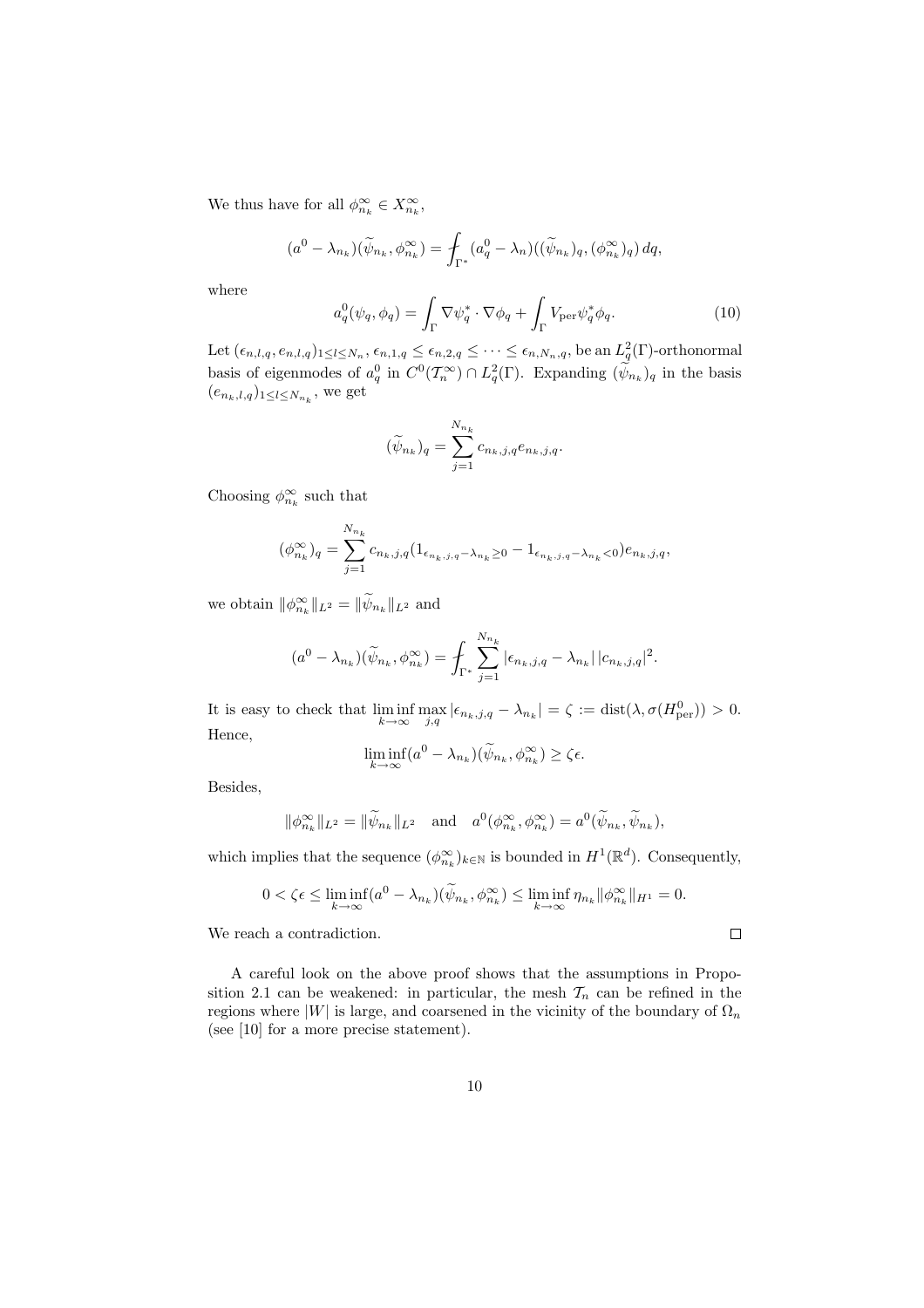### 3 Supercell method

In solid state physics and materials science, the current state-of-the-art technique to compute the discrete eigenvalues of a perturbed periodic Schrödinger operator in spectral gaps is the supercell method. Let  $R$  be the periodic lattice of the host crystal and  $\Gamma$  its Wigner-Seitz cell. In the case of a cubic lattice of paramater  $b > 0$ , we have  $\mathcal{R} = b\mathbb{Z}^d$  and  $\Gamma = (-b/2, b/2]^d$ . The supercell method consists in solving the spectral problem

$$
\begin{cases} \text{ find } (\psi_{L,N}, \lambda_{L,N}) \in X_{L,N} \times \mathbb{R} \text{ such that} \\ \forall \phi_{L,N} \in X_{L,N}, \ a_L(\psi_{L,N}, \phi_{L,N}) = \lambda_{L,N} \langle \psi_{L,N}, \phi_{L,N} \rangle_{L^2_{\text{per}}(\Gamma_L)}, \end{cases} (11)
$$

where  $\Gamma_L = L\Gamma$  (with  $L \in \mathbb{N}^*$ ) is the supercell,

$$
L_{\text{per}}^2(\Gamma_L) = \left\{ u_L \in L_{\text{loc}}^2(\mathbb{R}^d) \mid u_L \, L\mathcal{R}\text{-periodic} \right\},\,
$$

$$
a_L(u_L, v_L) = \int_{\Gamma_L} \nabla u_L \cdot \nabla v_L + \int_{\Gamma_L} (V_{\text{per}} + W) u_L v_L, \quad \langle u_L, v_L \rangle_{L^2_{\text{per}}(\Gamma_L)} = \int_{\Gamma_L} u_L v_L,
$$

and  $X_{L,N}$  is a finite dimensional subspace of

$$
H_{\text{per}}^1(\Gamma_L) = \left\{ u_L \in L_{\text{per}}^2(\Gamma_L) \mid \nabla u_L \in \left( L_{\text{per}}^2(\Gamma_L) \right)^d \right\}.
$$

We denote by  $H_{L,N} = H_L|_{X_{L,N}}$ , where  $H_L$  is the unique self-adjoint operator on  $L^2_{\text{per}}(\Gamma_L)$  associated with the quadratic form  $a_L$ . It then holds that  $D(H_L)$  =  $H^2_{\mathrm{per}}(\Gamma_L),$ 

$$
\forall \phi_L \in H_{\text{per}}^2(\Gamma_L), \quad H_L \phi_L = -\Delta \phi_L + (V_{\text{per}} + W_L) \phi_L,
$$

and

$$
\forall \phi_{L,N} \in X_{L,N}, \quad H_{L,N} \phi_{L,N} = -\Delta \phi_{L,N} + \Pi_{X_{L,N}} \left( (V_{\mathrm{per}} + W_L) \phi_{L,N} \right),
$$

where  $W_L \in L^{\infty}_{per}(\Gamma_L)$  denotes the LR-periodic extension of  $W|_{\Gamma_L}$  and  $\Pi_{X_{L,N}}$  is the orthogonal projector of  $L^2_{\text{per}}(\Gamma_L)$  on  $X_{L,N}$  for the  $L^2_{\text{per}}(\Gamma_L)$  inner product.

Again for the sake of clarity, we restrict ourselves to cubic lattices  $(\mathcal{R} = b\mathbb{Z}^d)$ and to the most popular discretization method for supercell model, namely the Fourier (also called planewave) method. We therefore consider approximation spaces of the form

$$
X_{L,N} = \left\{ \sum_{k \in 2\pi (bL)^{-1}\mathbb{Z}^d \, | \, |k| \le 2\pi (bL)^{-1}N} c_k e_{L,k} \mid \forall k, \, c_{-k} = c_k^* \right\},
$$

where  $e_{L,k}(x) = |\Gamma_L|^{-1/2} e^{ik \cdot x}$ .

From the classical Jackson inequality for Fourier truncation, we deduce by scaling the following property of the discretization spaces  $X_{L,N}$ : for all real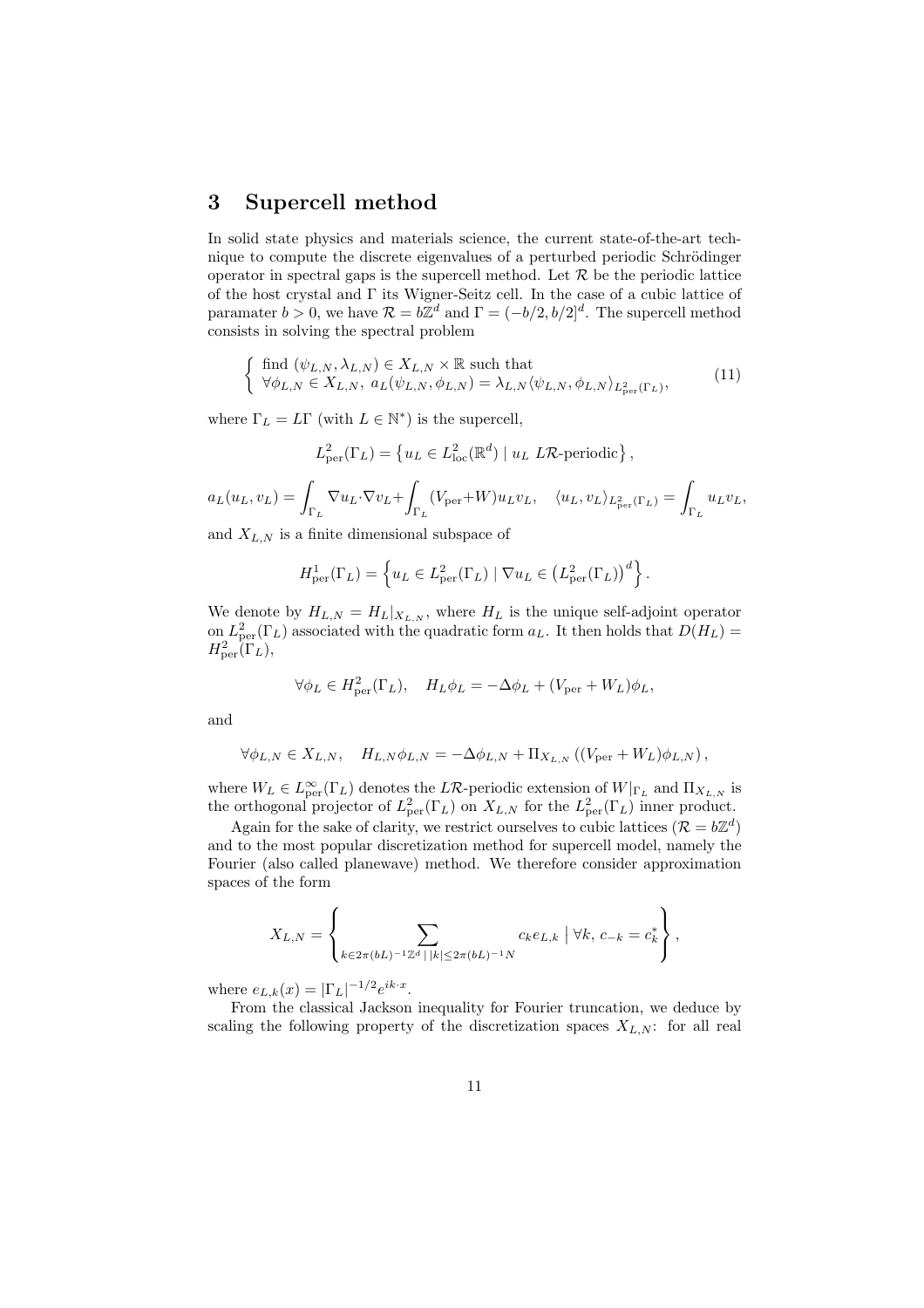numbers r and s such that  $0 \le r \le s$ , there exists a constant  $C > 0$  such that for all  $L \in \mathbb{N}^*$  and all  $\phi_L \in H^s_{\text{per}}(\Gamma_L)$ ,

$$
\|\phi_L - \Pi_{X_{L,N}} \phi_L\|_{H^r_{\text{per}}(\Gamma_L)} \le C \left(\frac{L}{N}\right)^{s-r} \|\phi_L\|_{H^s_{\text{per}}(\Gamma_L)}.
$$
 (12)

Our analysis of the supercell method requires some assumption on the potential  $V_{\text{per}}$ . We define the functional space  $\mathcal{M}_{\text{per}}(\Gamma)$  as

$$
\mathcal{M}_{\rm per}(\Gamma)=\left\{v\in L^2_{\rm per}(\Gamma)\mid \|v\|_{\mathcal{M}_{\rm per}(\Gamma)}:=\sup_{L\in\mathbb{N}^*}\sup_{w\in H^1_{\rm per}(\Gamma_L)\backslash\{0\}}\frac{\|vw\|_{L^2_{\rm per}(\Gamma_L)}}{\|w\|_{H^1_{\rm per}(\Gamma_L)}}<\infty\right\}.
$$

It is quite standard to prove that  $\mathcal{M}_{per}(\Gamma)$  is a normed space and that the space of the R-periodic functions of class  $C^{\infty}$  is dense in  $\mathcal{M}_{per}(\Gamma)$ . We denote the R-periodic Lorentz spaces [4] by  $L_{\text{per}}^{p,q}(\Gamma)$ .

Proposition 3.1. *The following embeddings are continuous:*

for 
$$
d = 1
$$
,  $L_{\text{per}}^2(\Gamma) \hookrightarrow \mathcal{M}_{\text{per}}(\Gamma)$ ,  
for  $d = 2$ ,  $L_{\text{per}}^{2,\infty}(\Gamma) \hookrightarrow \mathcal{M}_{\text{per}}(\Gamma)$ ,  
for  $d = 3$ ,  $L_{\text{per}}^{3,\infty}(\Gamma) \hookrightarrow \mathcal{M}_{\text{per}}(\Gamma)$ .

*Proof.* We only prove the result for  $d = 3$ ; the other two embeddings are obtained by similar arguments. Let us first recall that the Lorentz space  $L^{3,\infty}(\Gamma)$ is a  $L^2$ -multiplier of  $L^{6,2}(\Gamma)$  (this can be seen by combining results on convolution multiplier spaces [2] and continuity properties of the Fourier transform on Lorentz spaces [4]), in the sense that

$$
\exists C_1 \in \mathbb{R}_+ \mid \forall f \in L^{3,\infty}(\Gamma), \ \forall g \in L^{6,2}(\Gamma), \ \|fg\|_{L^2(\Gamma)} \leq C_1 \|f\|_{L^{3,\infty}(\Gamma)} \|g\|_{L^{6,2}(\Gamma)}.
$$

Besides, the embedding of  $H^1(\Gamma)$  into  $L^{6,2}(\Gamma)$  is continuous (see [1] for instance)

$$
\exists C_2 \in \mathbb{R}_+ \mid \forall g \in H^1(\Gamma), \ \|g\|_{L^{6,2}(\Gamma)} \le C_2 \|g\|_{H^1(\Gamma)}.
$$
 (13)

Let  $v \in L^{3,\infty}_{per}(\Gamma)$ . Denoting by  $\mathcal{I}_L := \mathcal{R} \cap (-Lb/2, Lb/2]^3$ , we have, for all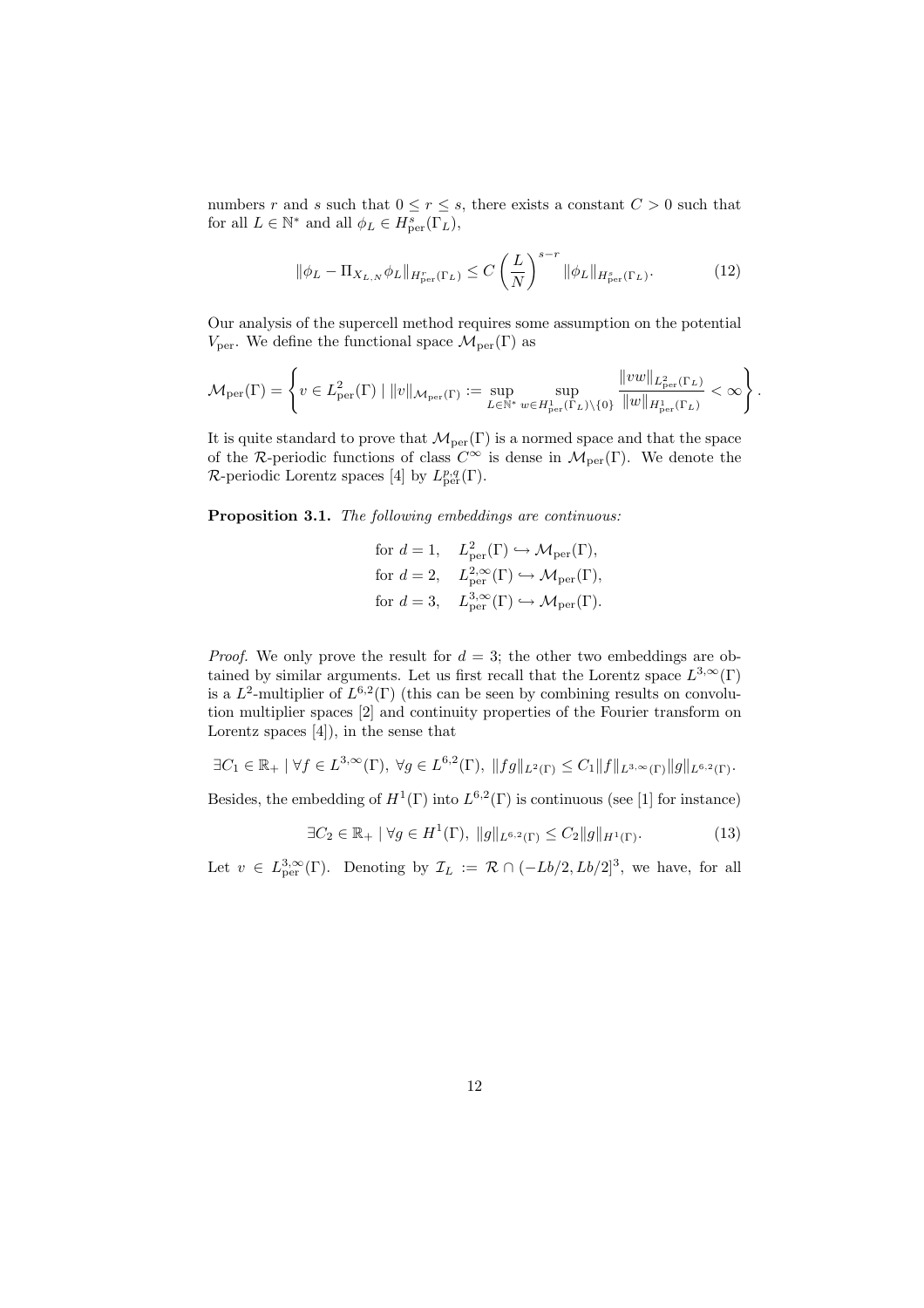$$
w \in H_{\text{per}}^1(\Gamma_L),
$$
  
\n
$$
||vw||_{L_{\text{per}}^2(\Gamma_L)}^2 = \int_{\Gamma_L} |vw|^2 = \sum_{R \in \mathcal{I}_L} \int_{\Gamma + R} |v(x)w(x)|^2 dx
$$
  
\n
$$
= \sum_{R \in \mathcal{I}_L} \int_{\Gamma} |v(x)w(x+R)|^2 dx = \sum_{R \in \mathcal{I}_L} ||vw(.+R)||_{L^2(\Gamma)}^2
$$
  
\n
$$
\leq C_1^2 \sum_{R \in \mathcal{I}_L} ||v||_{L^{3,\infty}(\Gamma)}^2 ||w(.+R)||_{L^{6,2}(\Gamma)}^2
$$
  
\n
$$
\leq C_1^2 ||v||_{L^{3,\infty}(\Gamma)}^2 \sum_{R \in \mathcal{I}_L} ||w(.+R)||_{L^{6,2}(\Gamma)}^2
$$
  
\n
$$
\leq C_1^2 C_2^2 ||v||_{L^{3,\infty}(\Gamma)}^2 \sum_{R \in \mathcal{I}_L} ||w(.+R)||_{H^1(\Gamma)}^2
$$
  
\n
$$
\leq C_1^2 C_2^2 ||v||_{L^{3,\infty}(\Gamma)}^2 \sum_{R \in \mathcal{I}_L} \int_{\Gamma} (|w(x+R)|^2 + |\nabla w(x+R)|^2) dx
$$
  
\n
$$
\leq C_1^2 C_2^2 ||v||_{L^{3,\infty}(\Gamma)}^2 \int_{\Gamma_L} (|w(x)|^2 + |\nabla w(x)|^2) dx
$$
  
\n
$$
\leq C_1^2 C_2^2 ||v||_{L^{3,\infty}(\Gamma)}^2 \int_{\Gamma_L} (|w(x)|^2 + |\nabla w(x)|^2) dx
$$
  
\n
$$
\leq C_1^2 C_2^2 ||v||_{L^{3,\infty}(\Gamma)}^2 ||w||_{H_{\text{per}}(\Gamma_L)}^2.
$$

Therefore,  $v \in \mathcal{M}_{per}(\Gamma)$  and  $||v||_{\mathcal{M}_{per}(\Gamma)} \leq C_1C_2||v||_{L^{3,\infty}(\Gamma)}$ .

**Remark 3.1.** In dimension 3, the R-periodic Coulomb kernel  $G_1$  defined by

 $\Box$ 

$$
-\Delta G_1 = 4\pi \left( \sum_{R \in \mathcal{R}} \delta_R - |\Gamma|^{-1} \right), \quad \min_{x \in \mathbb{R}^3} G_1(x) = 0,
$$

*is in*  $L^{3,\infty}_{per}(\Gamma)$ *, hence in*  $M_{per}(\Gamma)$ *. The functional setting we have introduced therefore allows us to deal with the electronic structure of crystals containing point-like nuclei.*

**Theorem 3.1.** *Assume that*  $V_{\text{per}} \in \mathcal{M}_{\text{per}}(\Gamma)$ *. Then* 

$$
\lim_{N,L\to\infty} \lim_{N/L\to\infty} \sigma(H_{L,N}) = \sigma(H).
$$

*Proof.* Let us first establish that

$$
\sigma(H) \subset \liminf_{N,L \to \infty} \inf_{N/L \to \infty} \sigma(H_{L,N}).
$$

Let  $\lambda \in \sigma(H)$  and  $(N_L)_{L \in \mathbb{N}^*}$  be a sequence of integers such that  $\frac{N_L}{L} \longrightarrow_{\infty} \infty$ . Let  $\epsilon > 0$  and  $\psi \in C_c^{\infty}(\mathbb{R}^d)$  be such that  $\|\psi\|_{L^2} = 1$  and  $\|(H - \lambda)\psi\|_{L^2} \leq \epsilon$ .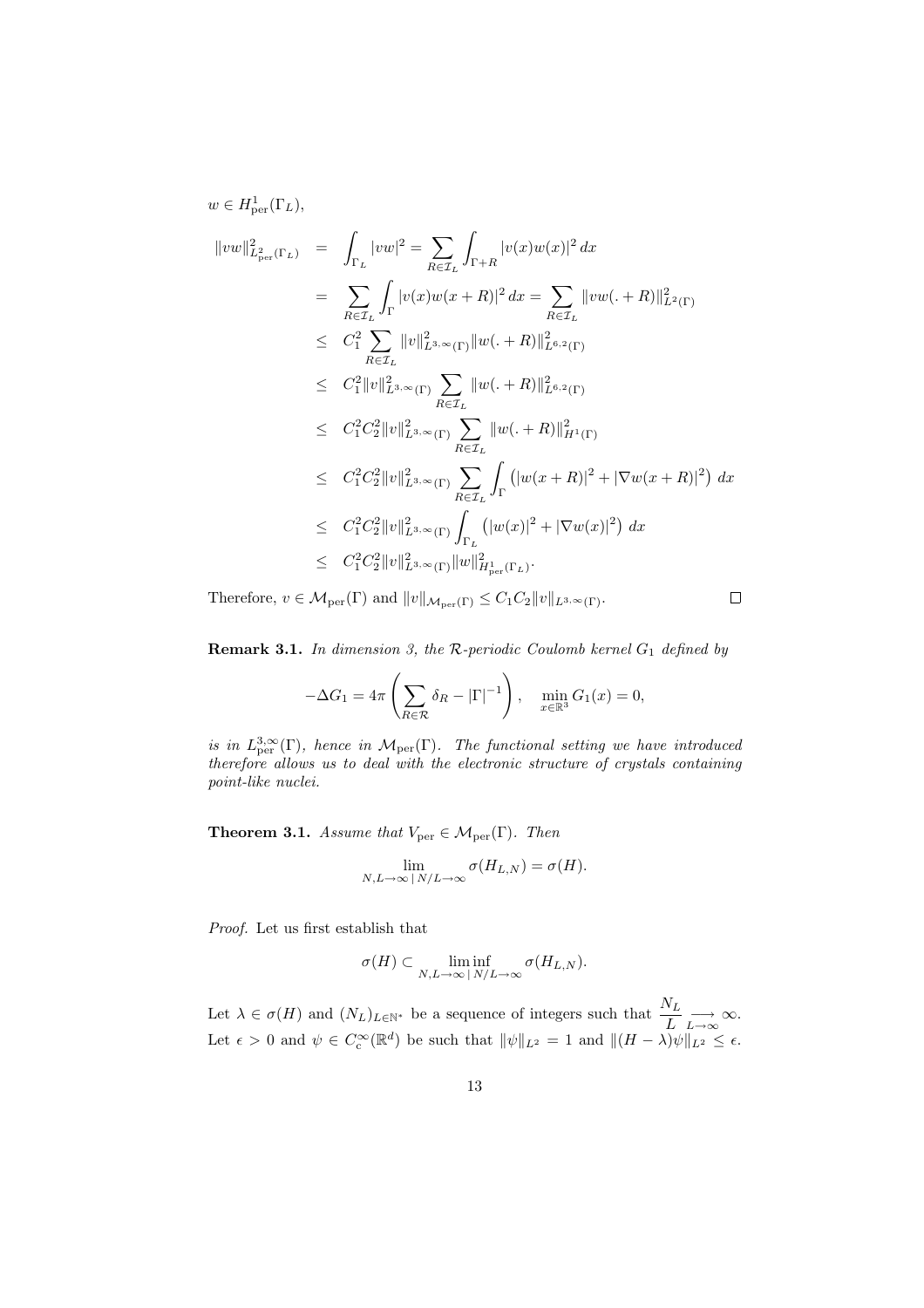We denote by  $\psi_L$  the LR-periodic extension of  $\psi|_{\Gamma_L}$ . Since  $\psi$  is compactly supported, there exists  $L_0 \in \mathbb{N}^*$  such that for all  $L \ge L_0$ ,  $\text{Supp}(\psi) \subset \Gamma_L$ . Consequently, for all  $L \ge L_0$ ,

$$
\|\psi_L\|_{L^2_{\text{per}}(\Gamma_L)} = 1 \quad \text{and} \quad \|(H_L - \lambda)\psi_L\|_{L^2_{\text{per}}(\Gamma_L)} \le \epsilon.
$$

Let  $\psi_{L,N_L} := \Pi_{X_{L,N_L}} \psi_L$ . We are going to prove that

$$
\left\| (H_L - \lambda) \psi_L - (H_{L, N_L} - \lambda) \psi_{L, N_L} \right\|_{L^2_{\text{per}}(\Gamma_L)} \xrightarrow[L \to \infty]{} 0. \tag{14}
$$

First, we infer from (12) and the density of  $H_0^1(\Omega)$  in  $L^2(\Omega)$  for any bounded domain  $\Omega$  of  $\mathbb{R}^d$ , that

$$
\forall \phi \in L_c^2(\mathbb{R}^d), \quad \| (1 - \Pi_{X_{L,N_L}}) \phi_L \|_{L_{\text{per}}^2(\Gamma_L)} \xrightarrow[L \to \infty]{} 0,
$$

where  $L^2_c(\mathbb{R}^d)$  denotes the space of the square integrable functions on  $\mathbb{R}^d$  with compact supports, and where  $\phi_L$  is the LR-periodic extension of  $\phi|_{\Gamma_L}$ . As  $\psi$ ,  $\Delta \psi$ ,  $V_{\text{per}} \psi$  and  $W \psi$  are square integrable, with compact supports, we therefore have for all  $L \geq L_0$ ,

$$
\begin{split} &\|\psi_L - \psi_{L,N_L}\|_{L^2_{\text{per}}(\Gamma_L)} = \left\|\left(1-\Pi_{X_{L,N_L}}\right) \psi_L\right\|_{L^2_{\text{per}}(\Gamma_L)} \xrightarrow{L \to \infty} 0, \\ &\| - \Delta \psi_L + \Delta \psi_{L,N_L} \|_{L^2_{\text{per}}(\Gamma_L)} = \left\|\left(1-\Pi_{X_{L,N_L}}\right)(-\Delta \psi)_L\right\|_{L^2_{\text{per}}(\Gamma_L)} \xrightarrow{L \to \infty} 0, \\ &\|W_L \psi_L - \Pi_{X_{L,N_L}}(W_L \psi_L)\|_{L^2_{\text{per}}(\Gamma_L)} = \left\|\left(1-\Pi_{X_{L,N_L}}\right)(W \psi)_L\right\|_{L^2_{\text{per}}(\Gamma_L)} \xrightarrow{L \to \infty} 0, \\ &\|V_{\text{per}} \psi_L - \Pi_{X_{L,N_L}}(V_{\text{per}} \psi_L)\|_{L^2_{\text{per}}(\Gamma_L)} = \left\|\left(1-\Pi_{X_{L,N_L}}\right)(V_{\text{per}} \psi)_L\right\|_{L^2_{\text{per}}(\Gamma_L)} \xrightarrow{L \to \infty} 0. \end{split}
$$

We infer from the last two convergence results that, on the one hand,

$$
\|W_{L}\psi_{L} - \Pi_{X_{L,N_{L}}}(W_{L}\psi_{L,N_{L}})\|_{L_{\text{per}}^{2}(\Gamma_{L})}
$$
\n
$$
\leq \|W_{L}\psi_{L} - \Pi_{X_{L,N_{L}}}(W_{L}\psi_{L})\|_{L_{\text{per}}^{2}(\Gamma_{L})} + \|\Pi_{X_{L,N_{L}}}(W_{L}(\psi_{L} - \psi_{L,N_{L}}))\|_{L_{\text{per}}^{2}(\Gamma_{L})}
$$
\n
$$
\leq \|W_{L}\psi_{L} - \Pi_{X_{L,N_{L}}}(W_{L}\psi_{L})\|_{L_{\text{per}}^{2}(\Gamma_{L})} + \|W\|_{L^{\infty}} \|\psi_{L} - \psi_{L,N_{L}}\|_{L_{\text{per}}^{2}(\Gamma_{L})}
$$
\n
$$
\xrightarrow[L \to \infty]{} 0,
$$

and that, on the other hand,

$$
\|V_{\text{per}}\psi_L - \Pi_{X_{L,N_L}}(V_{\text{per}}\psi_{L,N_L})\|_{L_{\text{per}}^2(\Gamma_L)}
$$
\n
$$
\leq \|V_{\text{per}}\psi_L - \Pi_{X_{L,N_L}}(V_{\text{per}}\psi_L)\|_{L_{\text{per}}^2(\Gamma_L)} + \|\Pi_{X_{L,N_L}}(V_{\text{per}}(\psi_L - \psi_{L,N_L}))\|_{L_{\text{per}}^2(\Gamma_L)}
$$
\n
$$
\leq \| (1 - \Pi_{X_{L,N_L}}) V_{\text{per}}\psi_L \|_{L_{\text{per}}^2(\Gamma_L)} + \|V_{\text{per}}\|_{\mathcal{M}_{\text{per}}(\Gamma)} \|\psi_L - \psi_{L,N_L}\|_{H_{\text{per}}^1(\Gamma_L)}
$$
\n
$$
\longrightarrow 0.
$$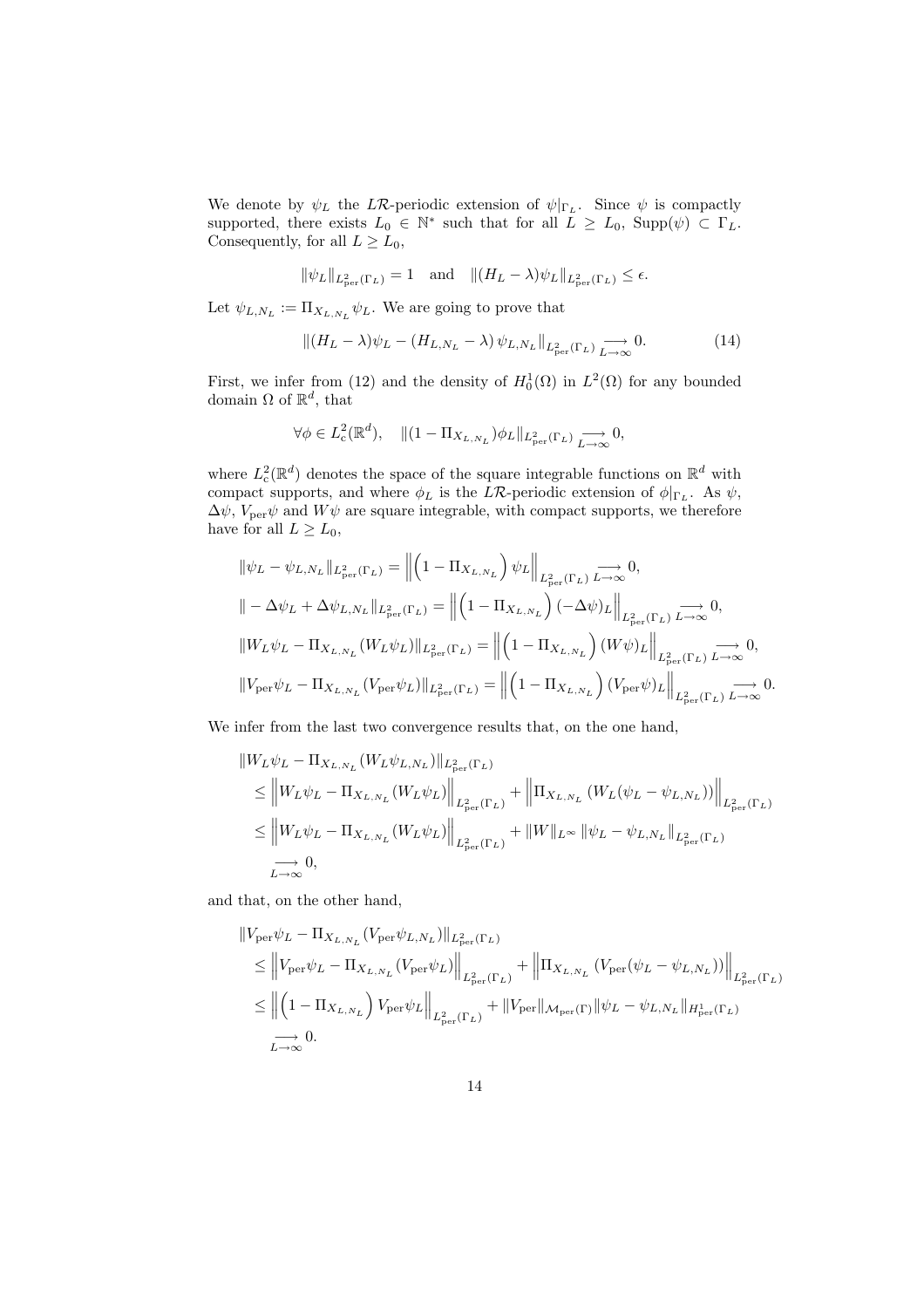Collecting the above results, we obtain  $(14)$ . Thus, for L large enough,

$$
|| (H_{L,N_L} - \lambda) \psi_{L,N_L} ||_{L^2_{\text{per}}(\Gamma_L)} \leq 2\varepsilon.
$$

As  $\|\psi_{L,N_L}\|_{L^2_{per}(\Gamma_L)} = 1$  for all  $L \ge L_0$ , we infer that for L large enough,  $dist(\lambda, \sigma(H_{L,N_L})) \leq 2\epsilon$ , so that  $\lambda \in \liminf_{L \to \infty} \sigma(H_{L,N_L}).$ 

Let us now prove that

$$
\limsup_{N,L\to\infty} \sigma(H_{N,L}) \subset \sigma(H).
$$

We argue by contradiction, assuming that there exists  $\lambda \in \mathbb{R} \setminus \sigma(H)$  and a sequence  $(L_k, N_k)_{k \in \mathbb{N}}$  with  $L_k \underset{k \to \infty}{\to} \infty$ ,  $N_k \underset{k \to \infty}{\to} \infty$ ,  $N_k/L_k \underset{k \to \infty}{\to} \infty$ , such that for each k, there exists  $(\psi_{L_k,N_k}, \lambda_{L_k,N_k}) \in X_{L_k,N_k} \times \mathbb{R}$  satisfying

$$
\left\{\begin{array}{l} \forall \phi_{L_k,N_k} \in X_{L_k,N_k}, \; a_{L_k}(\psi_{L_k,N_k},\phi_{L_k,N_k}) = \lambda_{L_k,N_k} \langle \psi_{L_k,N_k},\phi_{L_k,N_k} \rangle_{L^2_{\text{per}}(\Gamma_{L_k})} \\ \|\psi_{L_k,N_k}\|_{L^2(\Gamma_{L_k})}=1, \end{array}\right.
$$

and  $\lim_{k \to \infty} \lambda_{L_k, N_k} = \lambda$ . Each function  $\psi_{L_k, N_k}$  is then solution to the PDE

$$
-\frac{1}{2}\Delta\psi_{L_k,N_k} + \Pi_{X_{L_k,N_k}}((V_{\text{per}} + W_{L_k})\psi_{L_k,N_k}) = \lambda_{L_k,N_k}\psi_{L_k,N_k}.
$$
 (15)

Reasoning as in the proof of Proposition 2.1, it can be checked that the sequence  $(\|\psi_{L_k,N_k}\|_{H^1_{\text{per}}(\Gamma_{L_k})})_{k\in\mathbb{N}}$  is bounded, and that

$$
\psi_{L_k, N_k} \underset{k \to \infty}{\longrightarrow} 0 \quad \text{in } L^2_{\text{loc}}(\mathbb{R}^d). \tag{16}
$$

For all k, we consider a cut-off function  $\chi_k \in C_c^{\infty}(\mathbb{R}^d)$  such that  $0 \leq \chi_k \leq 1$ on  $\mathbb{R}^d$ ,  $\chi_k \equiv 1$  on  $\Gamma_{L_k}$ ,  $\text{Supp}(\chi_k) \subset (L_k + L_k^{1/2})$ <sup>1/2</sup>)Γ,  $\|\nabla \chi_k\|_{L^∞} \leq CL_k^{-1/2}$ , and  $\|\Delta \chi_k\|_{L^\infty} \leq CL_k^{-1}$  for some constant  $C \in \mathbb{R}^+$  independent of k. We then set  $\psi_k = \chi_k \psi_{L_k, N_k}$ . It holds  $\psi_k \in H^2(\mathbb{R}^d)$ ,  $1 \leq ||\psi_k||_{L^2} \leq 2^{d/2}$  and

$$
-\frac{1}{2}\Delta\widetilde{\psi}_{k} + V_{\text{per}}\widetilde{\psi}_{k} - \lambda \widetilde{\psi}_{k} = \chi_{k}\left(V_{\text{per}}\psi_{L_{k},N_{k}} - \Pi_{X_{L_{k},N_{k}}}(V_{\text{per}}\psi_{L_{k},N_{k}})\right) - \chi_{k}\Pi_{X_{L_{k},N_{k}}}(W_{L_{k}}\psi_{L_{k},N_{k}}) - \nabla\chi_{k} \cdot \nabla\psi_{L_{k},N_{k}} -\frac{1}{2}\Delta\chi_{k}\psi_{L_{k},N_{k}} + (\lambda_{L_{k},N_{k}} - \lambda)\widetilde{\psi}_{k}.
$$
 (17)

As  $(\lambda_{L_k,N_k})_{k\in\mathbb{N}}$  converges to  $\lambda$  in  $\mathbb R$  and  $\|\psi_k\|_{L^2} \leq 2^{d/2}$ , we have

$$
(\lambda_{L_k,N_k} - \lambda)\widetilde{\psi}_k \underset{k \to \infty}{\longrightarrow} 0 \text{ strongly in } L^2(\mathbb{R}^d).
$$

Using the facts that  $\text{Supp}(\chi_k) \subset 2\Gamma_{L_k}$ ,  $\|\nabla \chi_k\|_{L^\infty} \leq CL_k^{-1/2}$  and  $\|\Delta \chi_k\|_{L^\infty} \leq$  $CL<sub>k</sub><sup>-1</sup>$  for a constant  $C \in \mathbb{R}_{+}$  independent of k, and the boundedness of the sequence  $(\|\psi_{L_k,N_k}\|_{H^1_{\mathrm{per}}(\Gamma_{L_k})})_{k\in\mathbb{N}}$ , we get

$$
-\nabla \chi_k \cdot \nabla \psi_{L_k, N_k} - \frac{1}{2} \Delta \chi_k \psi_{L_k, N_k} \underset{k \to \infty}{\longrightarrow} 0 \quad \text{strongly in } L^2(\mathbb{R}^d).
$$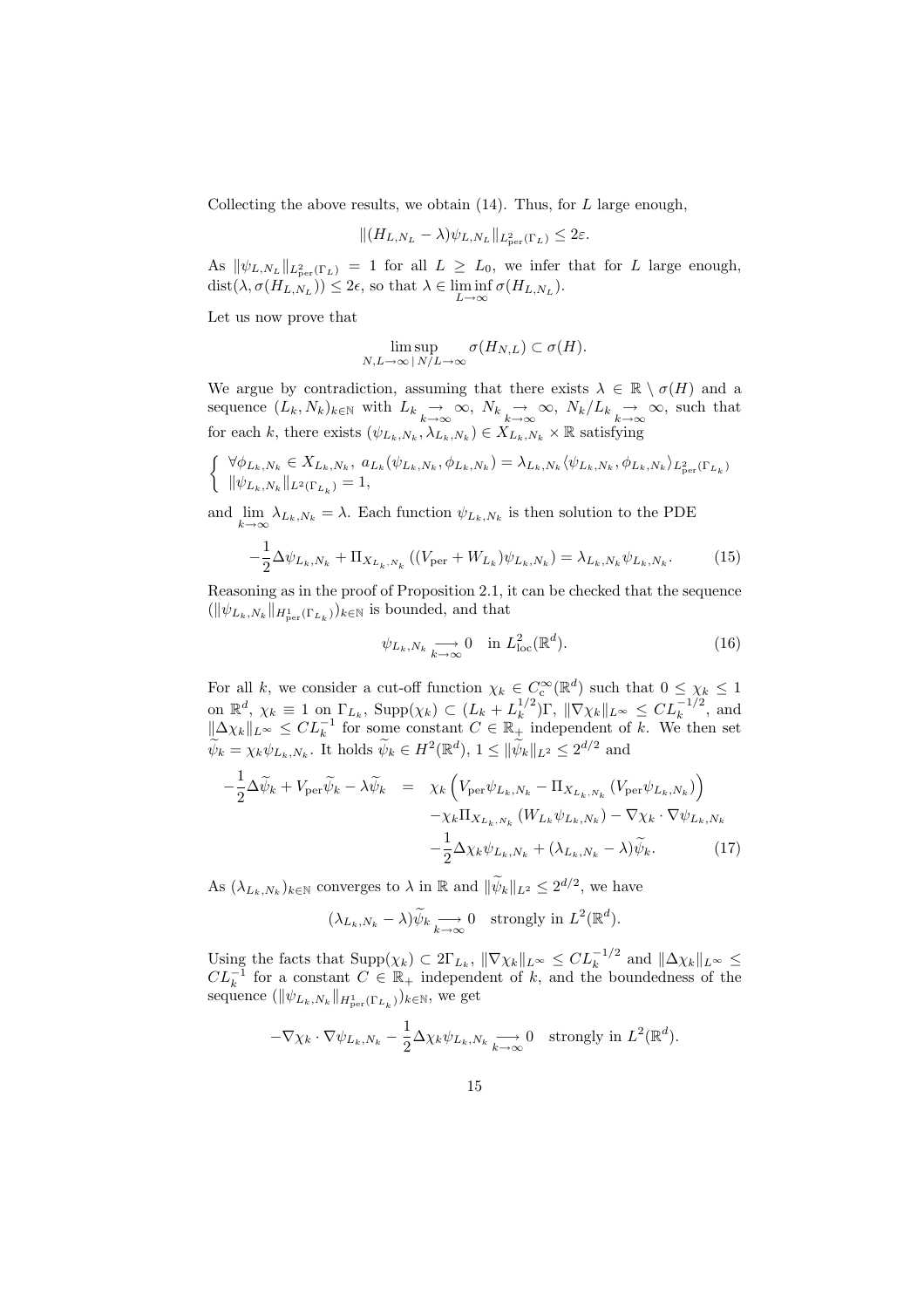It also follows from (16) that the sequence  $||W_{L_k}\psi_{L_k,N_k}||_{L_{per}^2(\Gamma_{L_k})}$  goes to zero, leading to

$$
\chi_k \Pi_{X_{L_k, N_k}} (W_{L_k} \psi_{L_k, N_k}) \longrightarrow_{k \to \infty} 0
$$
 strongly in  $L^2(\mathbb{R}^d)$ .

Lastly,

$$
\chi_k \left( V_{\text{per}} \psi_{L_k, N_k} - \Pi_{X_{L_k, N_k}} \left( V_{\text{per}} \psi_{L_k, N_k} \right) \right) \underset{k \to \infty}{\longrightarrow} 0 \quad \text{strongly in } L^2(\mathbb{R}^d). \tag{18}
$$

To show the above convergence result, we consider  $\epsilon > 0$  and, using the density of e.g.  $W^{1,\infty}_{\text{per}}(\Gamma) := \{W_{\text{per}} \in L^{\infty}_{\text{per}}(\Gamma) \mid \nabla W_{\text{per}} \in L^{\infty}_{\text{per}}(\Gamma) \}$  in  $\mathcal{M}_{\text{per}}(\Gamma)$ , we can choose some  $V_{\text{per}} \in W^{1,\infty}_{\text{per}}(\Gamma)$  such that  $||V_{\text{per}} - V_{\text{per}}||_{\mathcal{M}_{\text{per}}(\Gamma)} \leq \varepsilon$ . We then deduce from (12) that, for all  $k \in \mathbb{N}$ ,

$$
\label{eq:Vper} \begin{aligned} &\left\|V_{\text{per}}\psi_{L_k,N_k}-\Pi_{X_{L_k,N_k}}\left(V_{\text{per}}\psi_{L_k,N_k}\right)\right\|_{L_{\text{per}}^2(\Gamma_{L_k})}\\ &\leq \left\|(V_{\text{per}}-\tilde{V}_{\text{per}})\psi_{L_k,N_k}\right\|_{L_{\text{per}}^2(\Gamma_{L_k})}+\left\|\tilde{V}_{\text{per}}\psi_{L_k,N_k}-\Pi_{X_{L_k,N_k}}\left(\tilde{V}_{\text{per}}\psi_{L_k,N_k}\right)\right\|_{L_{\text{per}}^2(\Gamma_{L_k})}\\ &\leq \|V_{\text{per}}-\tilde{V}_{\text{per}}\|_{\mathcal{M}_{\text{per}}(\Gamma)}\|\psi_{L_k,N_k}\|_{H_{\text{per}}^1(\Gamma_{L_k})}+\frac{L_k}{N_k}\|\tilde{V}_{\text{per}}\psi_{L_k,n_k}\|_{H_{\text{per}}^1(\Gamma_{L_k})}\\ &\leq \varepsilon\|\psi_{L_k,N_k}\|_{H_{\text{per}}^1(\Gamma_{L_k})}+\frac{L_k}{N_k}\|\psi_{L_k,n_k}\|_{H_{\text{per}}^1(\Gamma_{L_k})}(\|\tilde{V}_{\text{per}}\|_{L^\infty}+\|\nabla \tilde{V}_{\text{per}}\|_{L^\infty}). \end{aligned}
$$

Since the sequence  $\left( \Vert \psi_{L_k,N_k} \Vert_{H^1_{\text{per}}(\Gamma_{L_k})} \right)$  $k \in \mathbb{N}^*$  is bounded, this yields

$$
\left\| V_{\text{per}} \psi_{L_k,N_k} - \Pi_{X_{L_k,N_k}} \left( V_{\text{per}} \psi_{L_k,N_k} \right) \right\|_{L^2_{\text{per}}(\Gamma_{L_k})} \underset{k \to \infty}{\longrightarrow} 0,
$$

which implies  $(18)$ .

Collecting the above convergence results, we obtain that the right-hand side of (17) goes to zero strongly in  $L^2(\mathbb{R}^d)$ . Therefore,  $(\psi_k/||\psi_k||_{L^2})_{k\in\mathbb{N}}$  is a Weyl sequence for  $\lambda$ , which contradicts the fact that  $\lambda \notin \sigma(H_{\text{per}}^0)$ .

A similar result was proved in [18] for compactly supported defects in 2D photonic crystals, with  $V_{\text{per}} \in L^{\infty}(\mathbb{R}^2)$  and  $N = \infty$ . In [7], we prove that the error made on the eigenvalues and the associated eigenvectors decays exponentially with respect to the size of the supercell. We did not consider here the error due to numerical integration. The numerical analysis of the latter is ongoing work and will be reported in [10].

Note that, if instead of supercells of the form  $\Gamma_L = L\Gamma, L \in \mathbb{N}^*$ , we had used computational domains of the form  $\Gamma_{L+t} = (L + t)\Gamma, t \in (0,1)$ , we would have observed spectral pollution. As in the case studied in the previous section, the spurious eigenvectors concentrate on the boundary  $\partial \Gamma_{L+t}$ . In the one-dimensional setting  $(R = b\mathbb{Z})$ , and for a fixed value of t, the translated spurious modes  $\phi_{L,N}(\cdot-(L+t)b/2)$  strongly converge in  $H^1_{loc}(\mathbb{R})$ , when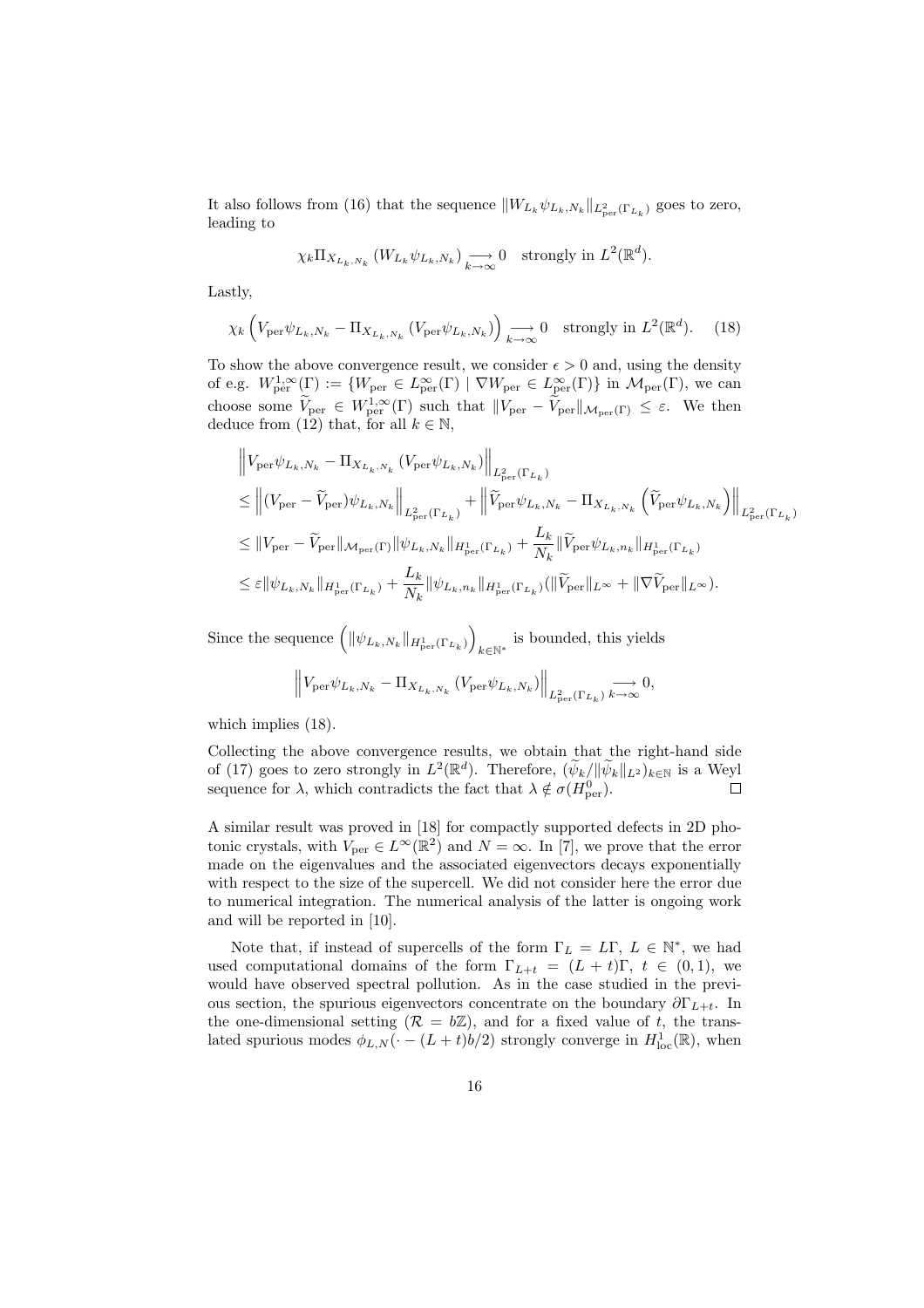L goes to infinity, to the normalized eigenmodes of the dislocation operator  $H(t) = -\frac{d^2}{dt^2}$  $\frac{d}{dx^2} + 1_{x<0}V_{\text{per}}(x+tb/2) + 1_{x>0}V_{\text{per}}(x-tb/2)$  studied in [12]. We refer to [10] for further details.

### 4 A no-pollution criterion

Spectral pollution can be avoided by using e.g. the quadratic projection method, introduced in an abstract setting in [17], and applied to the case of perturbed periodic Schrödinger operators in  $[5]$ . An alternative way to prevent spectral pollution is to impose constraints on the approximation spaces  $(X_n)_{n\in\mathbb{N}}$ . Consider a gap  $(\alpha, \beta) \subset \mathbb{R} \setminus \sigma(H_{\text{per}}^0)$  in the spectrum of  $H_{\text{per}}^0$  and denote by  $P = \chi_{(-\infty,\gamma]}(H_{\text{per}}^0)$  where  $\gamma = \frac{\alpha+\beta}{2}$  and where  $\chi_{(-\infty,\gamma]}$  is the characteristic function of the interval  $(-\infty, \gamma]$ .

**Theorem 4.1.** Let  $(P_n)_{n \in \mathbb{N}}$  be a sequence of linear projectors on  $L^2(\mathbb{R}^d)$  such *that for all*  $n \in \mathbb{N}$ ,  $\text{Ran}(P_n) \subset H^1(\mathbb{R}^d)$ , and  $\sup_{n \in \mathbb{N}} ||P_n||_{\mathcal{L}(L^2)} < \infty$ , and (Xn)n∈<sup>N</sup> *a sequence of finite dimensional discretization spaces satisfying (3) as well as the following two properties:*

(A1) ∀n ∈ N,  $X_n = X_n^+ \oplus X_n^-$  with  $X_n^- \subset \text{Ran}(P_n)$  and  $X_n^+ \subset \text{Ran}(1 - P_n)$ ;

$$
\textbf{(A2)}\ \ \sup_{\phi_n\in X_n\setminus\{0\}}\frac{\|(P-P_n)\phi_n\|_{H^1(\mathbb{R}^d)}}{\|\phi_n\|_{H^1(\mathbb{R}^d)}}\underset{n\to\infty}{\longrightarrow}0.
$$

*Then,*

$$
\lim_{n \to \infty} \sigma(H|_{X_n}) \cap (\alpha, \beta) = \sigma(H) \cap (\alpha, \beta).
$$

The above result is an extension, for the specific case of perturbed periodic Schrödinger operators, to the results in  $[14,$  Theorem 2.6] in the sense that (i) the exact spectral projector  $P$  is replaced by an approximate projector  $P_n$ , and (ii) the discretization space  $X_n$  may consist of functions of  $H^1(\mathbb{R}^d)$  (the form domain of H), while in [14], the basis functions are assumed to belong to  $H^2(\mathbb{R}^d)$ (the domain of  $H$ ).

*Proof.* From (4), we already know that  $\sigma(H) \cap (\alpha, \beta) \subset \liminf_{n \to \infty} \sigma(H|_{X_n}) \cap$  $(\alpha, \beta)$ . Conversely, let  $\lambda \in (\limsup_{n \to \infty} \sigma(H|_{X_n}) \cap (\alpha, \beta)) \setminus \sigma(H)$ , and  $(\psi_{n_k})_{k \in \mathbb{N}}$ be a sequence of functions of  $H^1(\mathbb{R}^d)$  such that for all  $k \in \mathbb{N}$ ,  $\psi_{n_k} \in X_{n_k}$ ,  $\|\psi_{n_k}\|_{L^2(\mathbb{R}^d)} = 1$  and  $(H|_{X_{n_k}} - \lambda)\psi_{n_k} \longrightarrow_{k \to \infty} 0$  strongly in  $L^2(\mathbb{R}^d)$ . Reasoning as in the proof of Proposition 2.1, we obtain that the sequence  $(\psi_{n_k})_{k\in\mathbb{N}}$  converges to 0, weakly in  $H^1(\mathbb{R}^d)$ , and strongly in  $L^2_{\text{loc}}(\mathbb{R}^d)$ . Let us then expand  $\psi_{n_k}$ as  $\psi_{n_k} = \psi_{n_k}^+ + \psi_{n_k}^-$  with  $\psi_{n_k}^+ := (1 - P_{n_k})\psi_{n_k} \in X_{n_k}^+$  and  $\psi_{n_k}^- := P_{n_k}\psi_{n_k} \in X_{n_k}^$ and notice that

$$
(a^{0} - \lambda)(\psi_{n_{k}}^{+}, \psi_{n_{k}}^{+}) + (a^{0} - \lambda)(\psi_{n_{k}}^{-}, \psi_{n_{k}}^{+}) = (a - \lambda)(\psi_{n_{k}}, \psi_{n_{k}}^{+}) - \int_{\mathbb{R}^{d}} W \psi_{n_{k}} \psi_{n_{k}}^{+}.
$$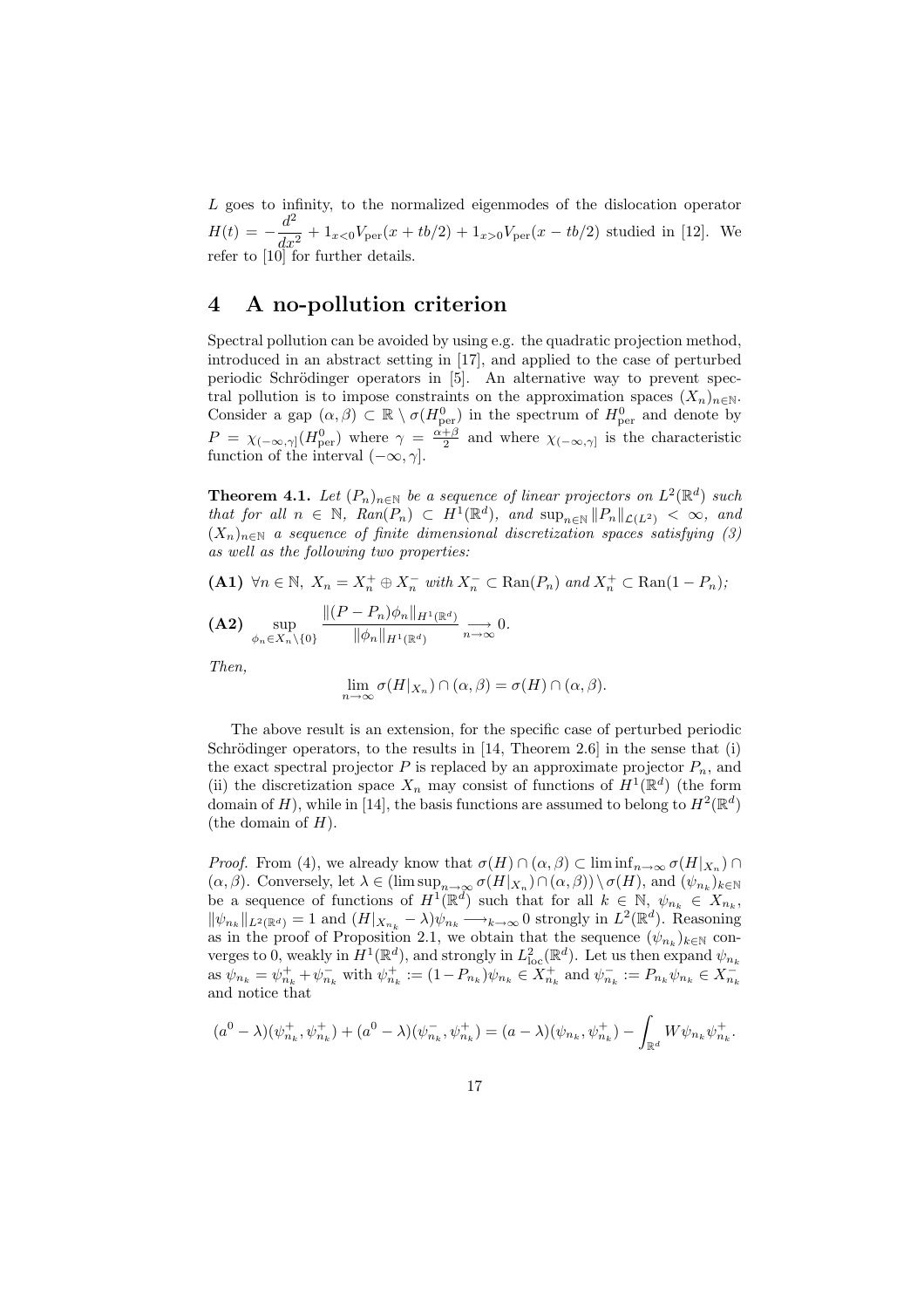Since  $\psi_{n_k}^+ = (1 - P_n)\psi_{n_k} \in X_{n_k},$ 

$$
\begin{array}{rcl} \left| (a-\lambda)(\psi_{n_k},\psi_{n_k}^+) \right| & = & \left| \langle (H|_{X_{n_k}}-\lambda)\psi_{n_k},(1-P_n)\psi_{n_k} \rangle_{L^2} \right| \\ & \leq & \left( 1+\sup_{k\in\mathbb{N}} \|P_{n_k}\|_{\mathcal{L}(L^2)} \right) \|(H|_{X_{n_k}}-\lambda)\psi_{n_k}\|_{L^2} \underset{k\to\infty}{\longrightarrow} 0. \end{array}
$$

Besides, as W vanishes at infinity,  $(\psi_{n_k})_{k \in \mathbb{N}}$  converges to 0 in  $L^2_{loc}(\mathbb{R}^d)$  and  $\sup_{k \in \mathbb{N}} ||\psi_{n_k}^+||_{L^2} \leq 1 + \sup_{k \in \mathbb{N}} ||P_{n_k}||_{\mathcal{L}(L^2)} < \infty$ , we also have

$$
\int_{\mathbb{R}^d} W \psi_{n_k} \psi_{n_k}^+ \underset{k \to \infty}{\longrightarrow} 0.
$$

Therefore,

$$
(a^{0} - \lambda)(\psi_{n_{k}}^{+}, \psi_{n_{k}}^{+}) + (a^{0} - \lambda)(\psi_{n_{k}}^{-}, \psi_{n_{k}}^{+}) \longrightarrow_{k \to \infty} 0.
$$

Likewise,

$$
(a^{0}-\lambda)(\psi_{n_{k}}^{+}, \psi_{n_{k}}^{-})+(a^{0}-\lambda)(\psi_{n_{k}}^{-}, \psi_{n_{k}}^{-})=(a-\lambda)(\psi_{n_{k}}, \psi_{n_{k}}^{-})-\int_{\mathbb{R}^{d}}W\psi_{n_{k}}\psi_{n_{k}}^{-}\underset{k\to\infty}{\longrightarrow}0.
$$

Substracting the second equation from the first one, we obtain

$$
(a0 - \lambda)(\psi_{n_k}^+, \psi_{n_k}^+) - (a0 - \lambda)(\psi_{n_k}^-, \psi_{n_k}^-) \underset{k \to \infty}{\longrightarrow} 0.
$$

Now, we notice that

$$
(a^{0} - \lambda)(\psi_{n_{k}}^{-}, \psi_{n_{k}}^{-}) = (a^{0} - \lambda)(P_{n_{k}}\psi_{n_{k}}, P_{n_{k}}\psi_{n_{k}})
$$
  
= 
$$
(a^{0} - \lambda)(P\psi_{n_{k}}, P\psi_{n_{k}}) + 2(a^{0} - \lambda)(P\psi_{n_{k}}, (P_{n_{k}} - P)\psi_{n_{k}})
$$
  
+
$$
(a^{0} - \lambda)((P_{n_{k}} - P)\psi_{n_{k}}, (P_{n_{k}} - P)\psi_{n_{k}}),
$$

and

$$
(a^{0} - \lambda)(\psi_{n_{k}}^{+}, \psi_{n_{k}}^{+}) = (a^{0} - \lambda)((1 - P_{n_{k}})\psi_{n_{k}}, (1 - P_{n_{k}})\psi_{n_{k}})
$$
  

$$
= (a^{0} - \lambda)((1 - P)\psi_{n_{k}}, (1 - P)\psi_{n_{k}})
$$
  

$$
+ 2(a^{0} - \lambda)((1 - P)\psi_{n_{k}}, (P - P_{n_{k}})\psi_{n_{k}})
$$
  

$$
+ (a^{0} - \lambda)((P - P_{n_{k}})\psi_{n_{k}}, (P - P_{n_{k}})\psi_{n_{k}}).
$$

Besides, there exists  $\eta_+, \eta_- > 0$  such that for all  $\psi \in H^1(\mathbb{R}^d)$ ,

$$
(a^{0} - \lambda)((1 - P)\psi, (1 - P)\psi) \ge \eta_{+} \|(1 - P)\psi\|_{L^{2}(\mathbb{R}^{d})}^{2},
$$
  

$$
-(a^{0} - \lambda)(P\psi, P\psi) \ge \eta_{-} \|P\psi\|_{L^{2}(\mathbb{R}^{d})}^{2}.
$$

Thus,

$$
(a^{0} - \lambda)(\psi_{n_{k}}^{+}, \psi_{n_{k}}^{+}) - (a^{0} - \lambda)(\psi_{n_{k}}^{-}, \psi_{n_{k}}^{-}) \geq \min(\eta_{+}, \eta_{-}) \|\psi_{n_{k}}\|_{L^{2}(\mathbb{R}^{d})}^{2} + 2(a^{0} - \lambda)(\psi_{n_{k}}, (P - P_{n_{k}})\psi_{n_{k}}).
$$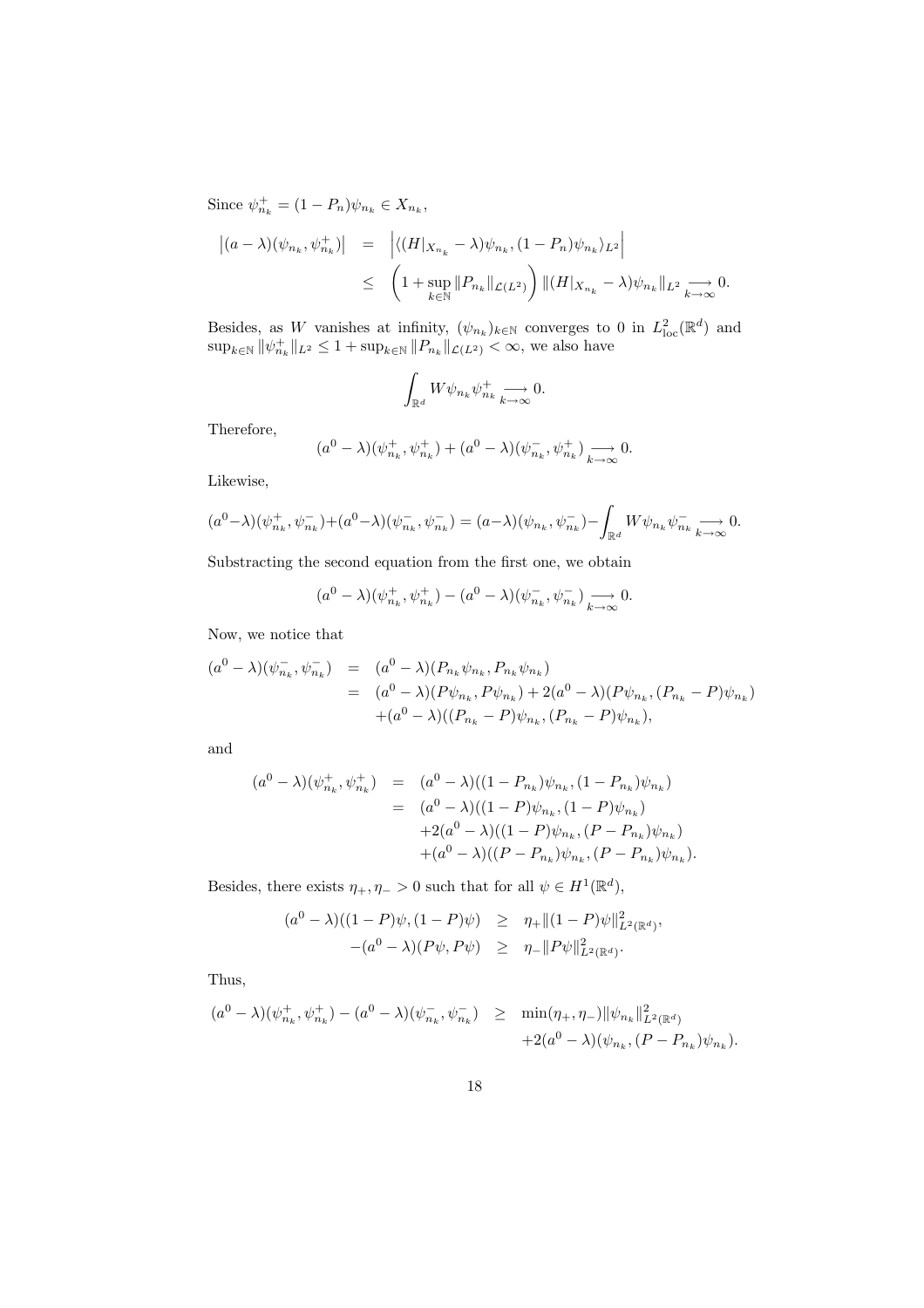From assumption (A2) and the boundedness of  $(\psi_{n_k})_{k \in \mathbb{N}}$  in  $H^1(\mathbb{R}^d)$ , we deduce that

$$
(a^0 - \lambda)(\psi_{n_k}, (P - P_{n_k})\psi_{n_k}) \underset{k \to \infty}{\longrightarrow} 0,
$$

which imply that  $\|\psi_{n_k}\|_{L^2} \to 0$ . This contradicts the fact that  $\|\psi_{n_k}\|_{L^2} = 1$ for all  $k \in \mathbb{N}$ .  $\Box$ 

The assumptions made in Theorem 4.1 allow in particular to consider approximation spaces built from approximate spectral projectors of  $H_{\text{per}}^0$ . As a matter of illustration, let us consider the case when the approximate spectral projectors are constructed by means of the finite element method. As in Section 2, we consider a sequence  $(\mathcal{T}_n^{\infty})_{n \in \mathbb{N}}$  of uniformly regular meshes of  $\mathbb{R}^d$ , invariant with respect to the translations of the lattice  $\mathcal{R}$ , and such that  $h_n := \max_{K \in \mathcal{T}_n^{\infty}} \text{diam}(K) \longrightarrow_{n \to \infty} 0$ , and denote by  $X_n^{\infty}$  the infinite dimensional closed vector subspace of  $H^1(\mathbb{R}^d)$  built from  $(\mathcal{T}_n^{\infty})_{n \in \mathbb{N}}$  and  $\mathbb{P}_m$ -finite elements. Assume that we want to compute the eigenvalues of  $H = H_{\text{per}}^0 + W$ located inside the gap  $(\alpha, \beta)$  between the  $J<sup>th</sup>$  and  $(J+1)<sup>st</sup>$  bands of  $H_{\text{per}}^0$ . Using Bloch theory [16], we obtain

$$
P = \chi_{(-\infty,\gamma]}(H^0_{\text{per}}) = \int_{\Gamma^*} P_q \, dq,
$$

where  $P_q$  is the rank-*J* orthogonal projector on  $L_q^2(\Gamma)$  defined by

$$
P_q = \sum_{j=1}^J \left| e_{j,q} \right\rangle \left\langle e_{j,q} \right|,
$$

where  $(\epsilon_{j,q}, e_{j,q})_{j \in \mathbb{N}^*}$ ,  $\epsilon_{1,q} \leq \epsilon_{2,q} \leq \cdots$ , is an  $L_q^2(\Gamma)$ -orthonormal basis of eigenmodes of the quadratic form  $a_q^0$  defined by (10). For n large enough, we introduce

$$
P_n := \int_{\Gamma^*} \sum_{j=1}^J |e_{n,j,q}\rangle \langle e_{n,j,q}| dq, \qquad (19)
$$

where  $(\epsilon_{n,j,q}, e_{n,j,q})_{1 \leq j \leq N_n}, \epsilon_{n,1,q} \leq \epsilon_{n,2,q} \leq \cdots \leq \epsilon_{n,N_n,q}$ , is the  $L_q^2(\Gamma)$ -orthonormal basis of eigenmodes of  $a_q^0$  in  $C^0(\mathcal{T}_n^{\infty}) \cap L_q^2(\Gamma)$  already introduced in the proof of Proposition 2.1.

We have seen in Section 2 that using approximation spaces of the form

$$
X_n = \{ \psi_n \in X_n^{\infty} \mid \text{Supp}(\psi_n) \subset \Omega_n \},
$$

where  $(\Omega_n)_{n\in\mathbb{N}}$  is an increasing sequence of closed convex sets of  $\mathbb{R}^d$  converging to  $\mathbb{R}^d$ , leads, in general, to spectral pollution. We now consider the approximation spaces

$$
\widetilde{X}_n = X_n^+ \oplus X_n^- \quad \text{where} \quad X_n^- = P_n X_n \quad \text{and} \quad X_n^+ = (1 - P_n) X_n. \tag{20}
$$

Note that  $\widetilde{X}_n = X_n + P_n X_n$ , so that  $\widetilde{X}_n$  can be seen as an augmentation of  $X_n$ .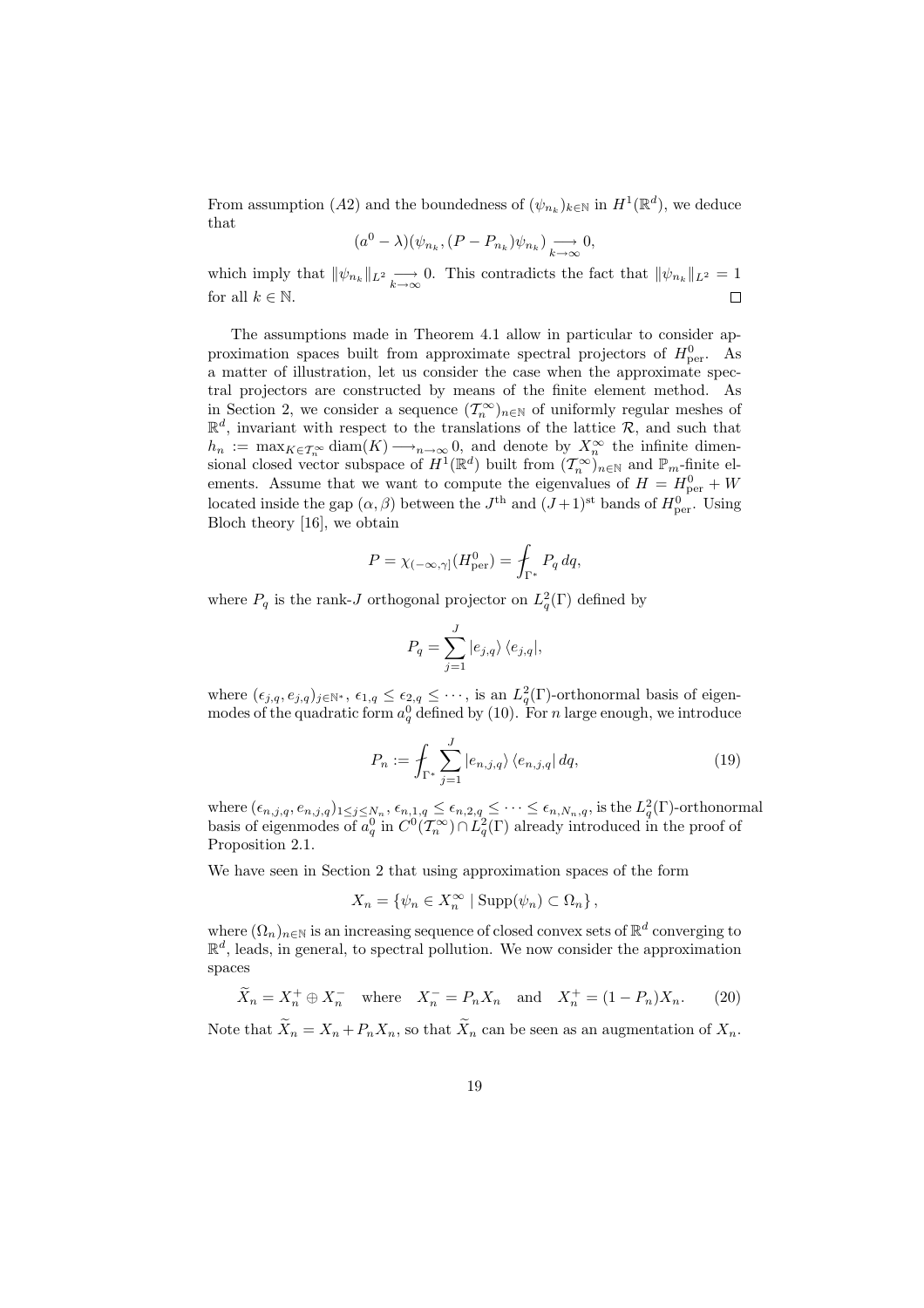**Corollary 4.1.** *The sequence of approximation spaces*  $(X_n)_{n\in\mathbb{N}}$  *defined by (20) satisfies (3) and it holds*

$$
\lim_{n \to \infty} \sigma(H|_{\widetilde{X}_n}) \cap (\alpha, \beta) = \sigma(H) \cap (\alpha, \beta).
$$
 (21)

 $\Box$ 

*Proof.* As  $\widetilde{X}_n = X_n + P_n X_n$  with  $(X_n)_{n \in \mathbb{N}}$  satisfying (3), it is clear that  $(\widetilde{X}_n)_{n \in \mathbb{N}}$ satisfies (3). The sequence  $(P_n)_{n\in\mathbb{N}}$  is a sequence of orthogonal projectors of  $L^2(\mathbb{R}^d)$  such that  $\text{Ran}(P_n) \subset X_n^{\infty} \subset H^1(\mathbb{R}^d)$ . Besides,  $||P_n||_{\mathcal{L}(L^2)} = 1$  since the projector  $P_n$  is orthogonal. It follows from the minmax principle [16] and usual a priori error estimates for linear elliptic eigenvalue problems [3] that

$$
\sup_{1 \le j \le J, q \in \Gamma^*} \epsilon_{n,j,q} \underset{n \to \infty}{\longrightarrow} \alpha \quad \text{and} \quad \inf_{j \ge J+1, q \in \Gamma^*} \epsilon_{n,j,q} \underset{n \to \infty}{\longrightarrow} \beta,
$$

and that there exists  $C \in \mathbb{R}_+$  such that

$$
\begin{array}{lll} \| P_n - P \|_{\mathcal{L}(H^1)} \leq C \sup\limits_{q \in \Gamma^*} & \sup\limits_{v_q \, \in \, \text{Ran}(P_q)} \; \inf\limits_{v_q^n \in C^0(\mathcal{T}^\infty_n) \cap L^2_q(\Gamma)} \| v_q - v_q^n \|_{H^1_q(\Gamma)} \mathop{\longrightarrow}\limits_{n \to \infty} 0. \end{array}
$$

We conclude using Theorem 4.1.

Let us finally present some numerical simulations illustrating Corollary 4.1 in a one-dimensional setting, with  $V_{\text{per}}(x) = \cos(x) + 3\sin(2x + 1)$  and  $W(x) =$  $-(x+2)^2e^{-x^2}$ . We focus on the spectral gap  $(\alpha, \beta)$  located between the first and second bands of  $H_{\text{per}}^0 = -\frac{d^2}{dx^2} + V_{\text{per}}$  (corresponding to  $J = 1$ ). Numerical simulations done with the pollution-free supercell model show that  $\alpha \simeq -1.15$ and  $\beta \simeq -0.65$ , and that H has exactly two discrete eigenvalues  $\lambda_1 \simeq -1.04$ and  $\lambda_2 \simeq -0.66$  in the gap  $(\alpha, \beta)$ .

The simulations below have been performed with a uniform mesh of  $\mathbb R$  centered on 0, consisting of segments of length  $h = \pi/50$ , and with  $\Omega = [-L, L]$ , for different values of L. The sums over  $R$  have been truncated using very large cut-offs; likewise, the integrals on the Brillouin zone have been computed numerically on a very fine uniform integration grid, in order to eliminate the so-called k-point discretization errors. The numerical analysis of the approximations resulting from the truncation of the sums over  $R$  and from the numerical integration on Γ<sup>∗</sup> , is work in progress.

The spectra of the operators  $H|_{X_n}$  (standard finite element discretization spaces) and  $H|_{\widetilde{X}_n}$  (augmented finite element discretization spaces defined by (20)) are displayed in Figure 4. The variational approximation of H in  $X_n$  is seen to generate spectral pollution, while, in agreement with Corollary 4.1, no spectral pollution is observed with the discretization spaces  $X_n$ .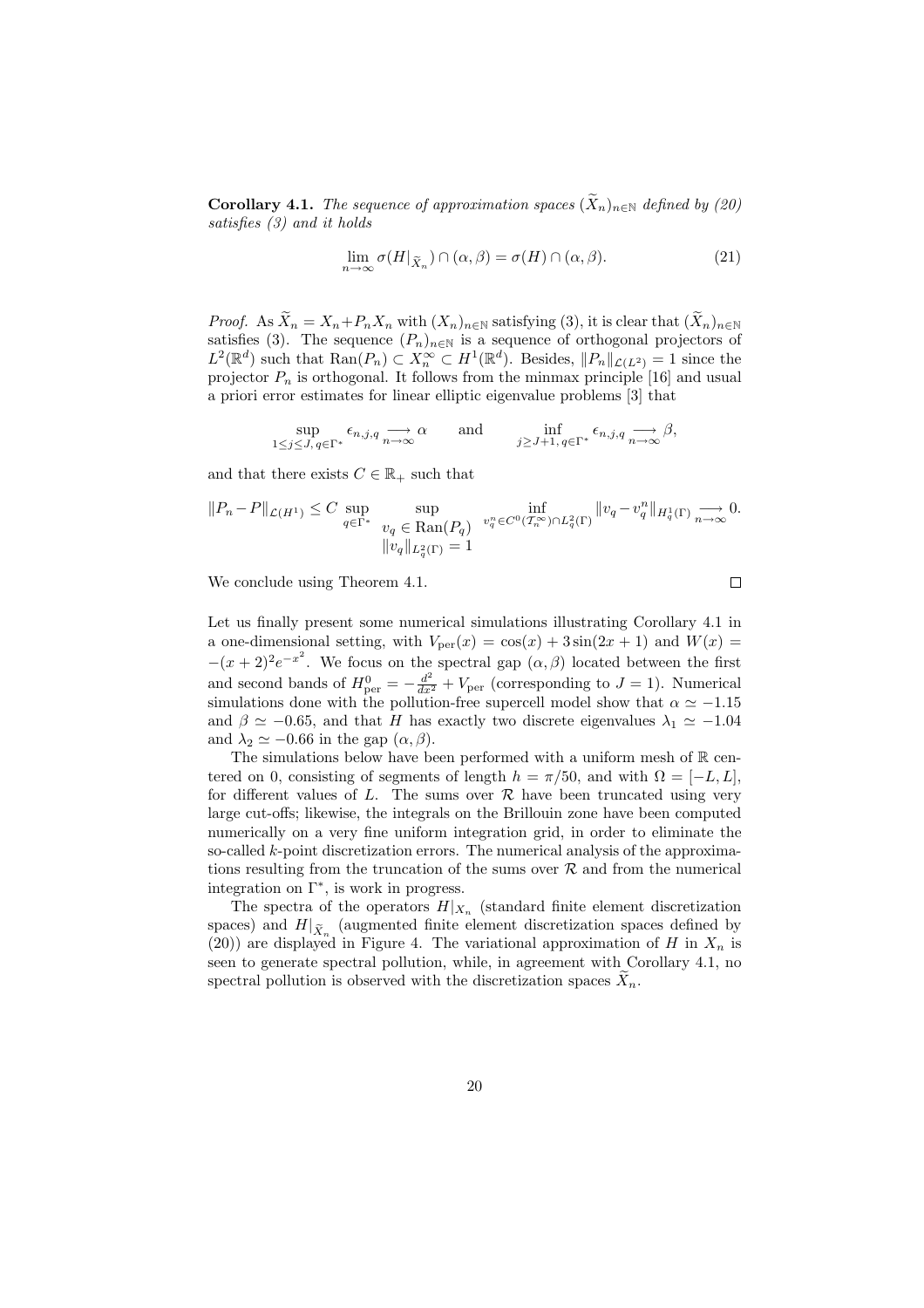

Figure 3: The spectra of the variational approximations of  $H$  for various sizes of the simulation domain, obtained with standard finite element discretization spaces  $X_n$  (top) and with augmented finite element discretization spaces  $X_n$ defined by  $(20)$  (bottom).

# Acknowledgements

We thank François Murat for helpful discussions.

# References

- [1] A. ALVINO, G. TROMBETTI AND P.L. LIONS, On optimization prob*lems with prescribed rearrangements*, Nonlinear Analysis, T.M.A. 13 (1989), pp. 185–220.
- [2] H. Avci AND A.T. GÜRKANLI, *Multipliers and tensor products of*  $L(p,q)$ *Lorentz spaces*, Acta Mathematica Scientia, 27 (2007), pp. 107–116.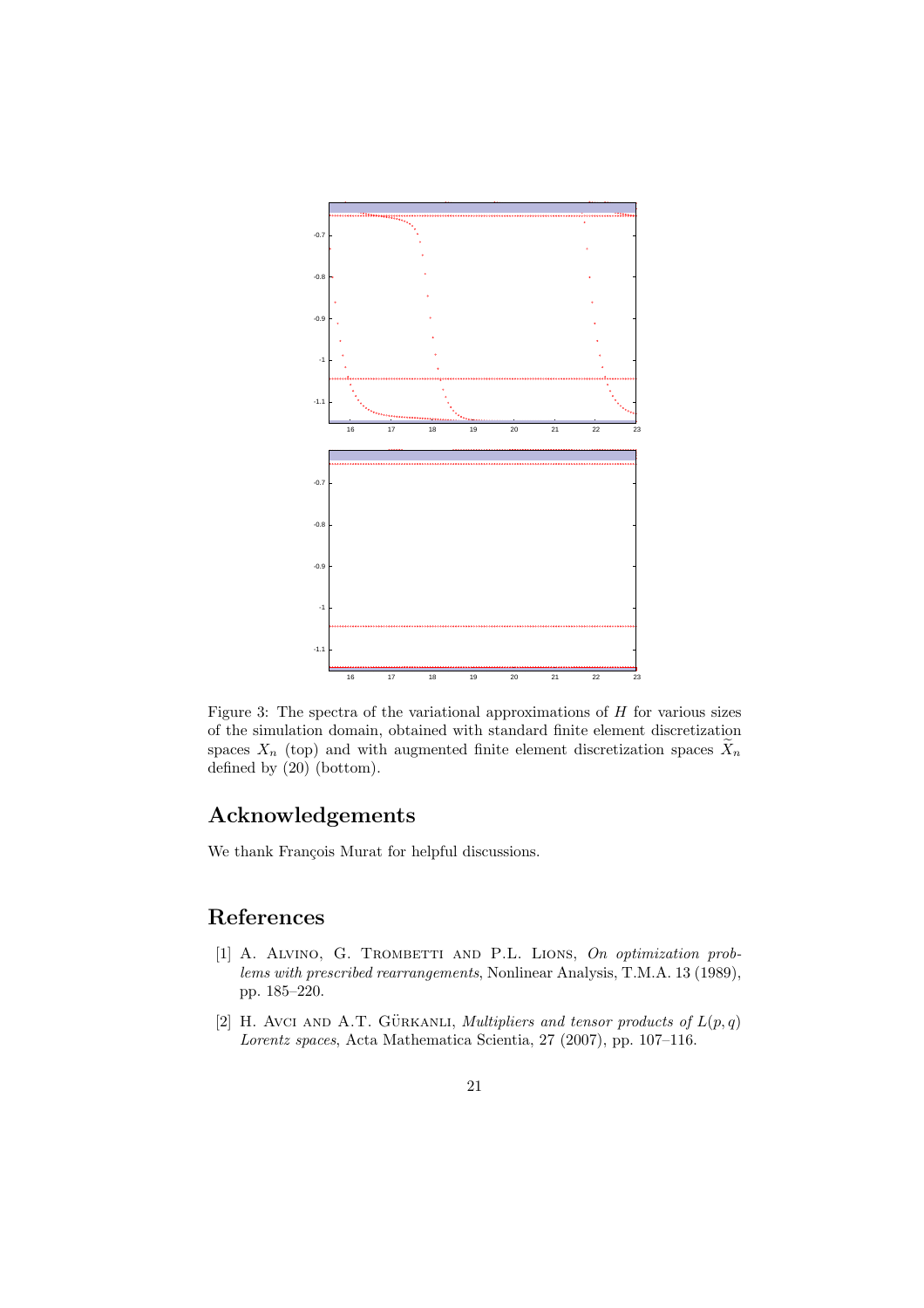- [3] I. Babuˇska and J. Osborn, *Eigenvalue problems*, in Handbook of numerical analysis, Vol. II, P. Ciarlet and J.-L. Lions, eds., North-Holland (1991), pp. 641–787.
- [4] J. BERGH AND J. LÖFSTRÖM, *Interpolation spaces*, Springer-Verlag (1976).
- [5] L. Boulton and M. Levitin, *On the approximation of the eigenvalues of perturbed periodic Schrödinger operators*, J. Phys. A, 40 (2007), pp. 9319– 9329.
- [6] E. Cances, A. Deleurence and M. Lewin ` , *Non-perturbative embedding of local defects in crystalline materials*, J. Phys.: Condens. Matter, 20 (2008), 294213.
- [7] E. CANCES, V. EHRLACHER AND Y. MADAY, *Variational approximations of eigenvalues in spectral gaps*, in preparation.
- [8] F. Chatelin, *Spectral Approximation of Linear Operators*, Academic Press (1983).
- [9] E.B. Davis and M. Plum, *Spectral pollution*, IMA J. Numer. Anal., 24 (2004), pp. 417–438.
- [10] V. EHRLACHER, Ph.D. thesis, Université Paris Est, in preparation.
- [11] FreeFem++ finite element software, http://www.freefem.org/
- [12] E. Korotyaev, *Lattice dislocations in a 1-dimensional model*, Commun. Math. Phys., 213 (2000), pp. 471–489.
- [13] P. Kuchment, *Floquet theory for partial differential equations*, Birkhauser (1993).
- [14] M. LEWIN AND E. SÉRÉ, *Spectral pollution and how to avoid it (with applications to Dirac and periodic Schr¨odinger operators)*, Proc. London Math. Soc., 100 (2010), pp. 864–900.
- [15] M. MANTOIU AND R. PURICE, *A priori decay for eigenfunctions of perturbed periodic Schrödinger operators*, Ann. Inst. Henri Poincaré, 2 (2001), pp. 525-551.
- [16] M. REED AND B. SIMON, *Methods of Modern Mathematical Physics IV: Analysis of Operators*, Academic Press, 1978.
- [17] E. SHARGORODSKY, *Geometry of higher order relative spectra and projection methods*, J. Oper. Theor., 44 (2000),pp. 43–62.
- [18] S. Soussi, *Convergence of the supercell method for defect modes calculations in photonic crystals*, SIAM Journal of Numerical Analysis, 43 (2005), pp. 1175-1201.